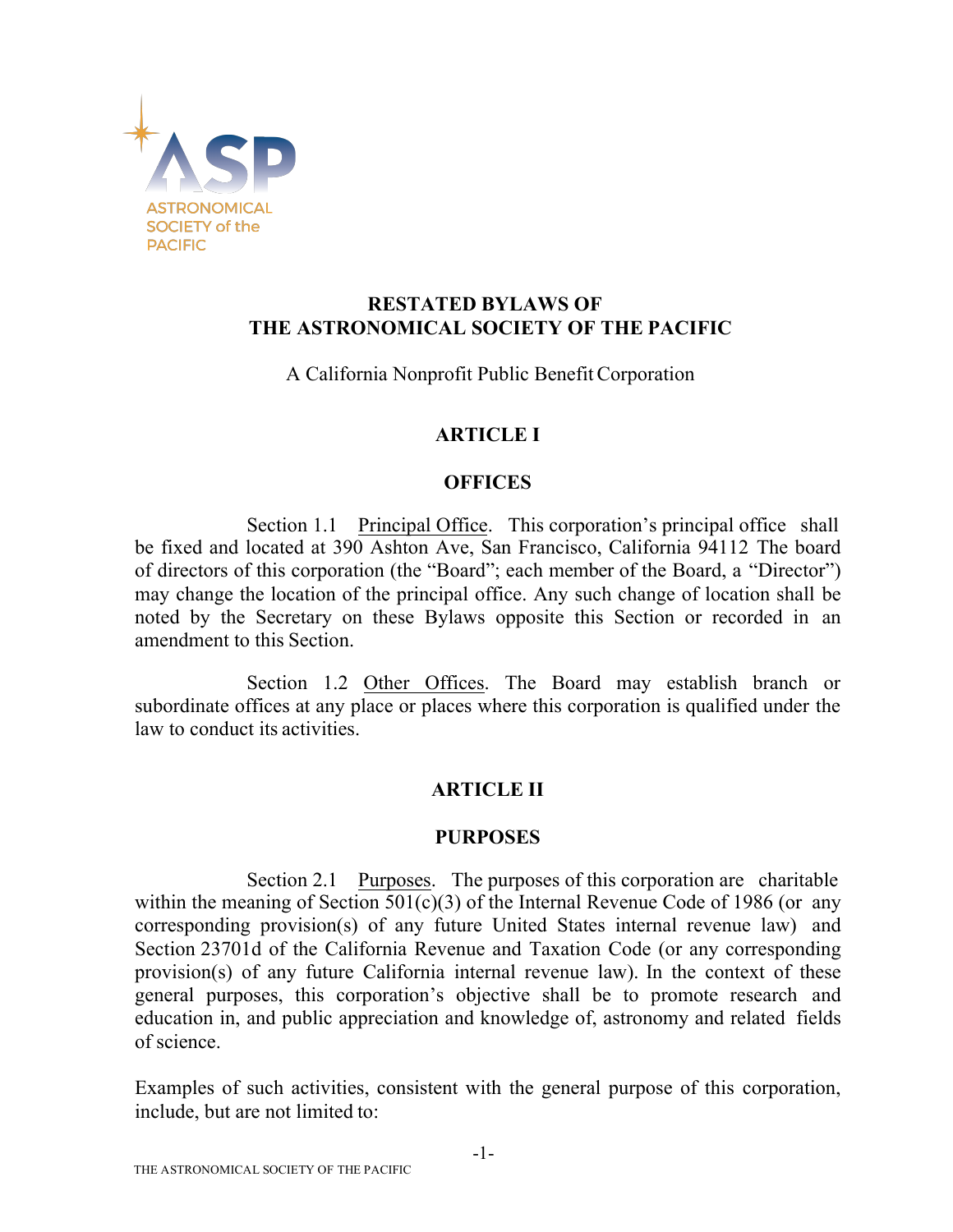- Scientific and educational meetings. Scientific and educational meetings of this corporation may be a major activity of this corporation and may be held at any location determined by the Board of Directors. These meetings may consist of:
	- o activities that provide for effective exchanges of plans, information, analysis, results, ideas, and other activities among its scientific and amateur members;
	- o activities that provide for effective exchange of ideas among educators as well as the education of the general public; and
	- o activities that are designed to increase the public's awareness and appreciation of astronomy.
- Scientific and educational publications. Papers, manuscripts, conference proceedings, and reports of other similar activities may be published by this corporation. These publications shall be subject to the approval of an appropriate committee or a committee designee, as determined by the Board of Directors.
- Sale of scientific and educational items and materials. With the approval of the Board of Directors, this corporation may engage in the sale of scientific and educational items and related materials. This corporation may license such activities to other organizations that may act on behalf of this corporation.
- Sponsorship of lectures. This corporation may sponsor lectures, seminars, and other related activities on subjects consistent with, or appropriate to, its objectives.
- Educational Programs
- Granting awards to recognize individuals and groups that advance the mission of ASP.

# **ARTICLE III**

# **MEMBERSHIP**

Section 3.1 No Voting Members. This corporation shall have no "members" within the meaning of Section 5056 of the California Nonprofit Corporation Law. Any action which would require approval by a majority of all members or require approval by the members of a membership corporation shall require only approval of the Board, unless there is a specific provision in the California Nonprofit Public Benefit Corporation Law requiring otherwise for a corporation which has no members. All rights that would otherwise vest in the members shall vest in the Directors.

Section 3.2 Nonvoting "Members". The Board may, in its discretion, admit individuals to one or more classes of nonvoting members and refer to such individuals as "members", but no such reference shall constitute anyone as a member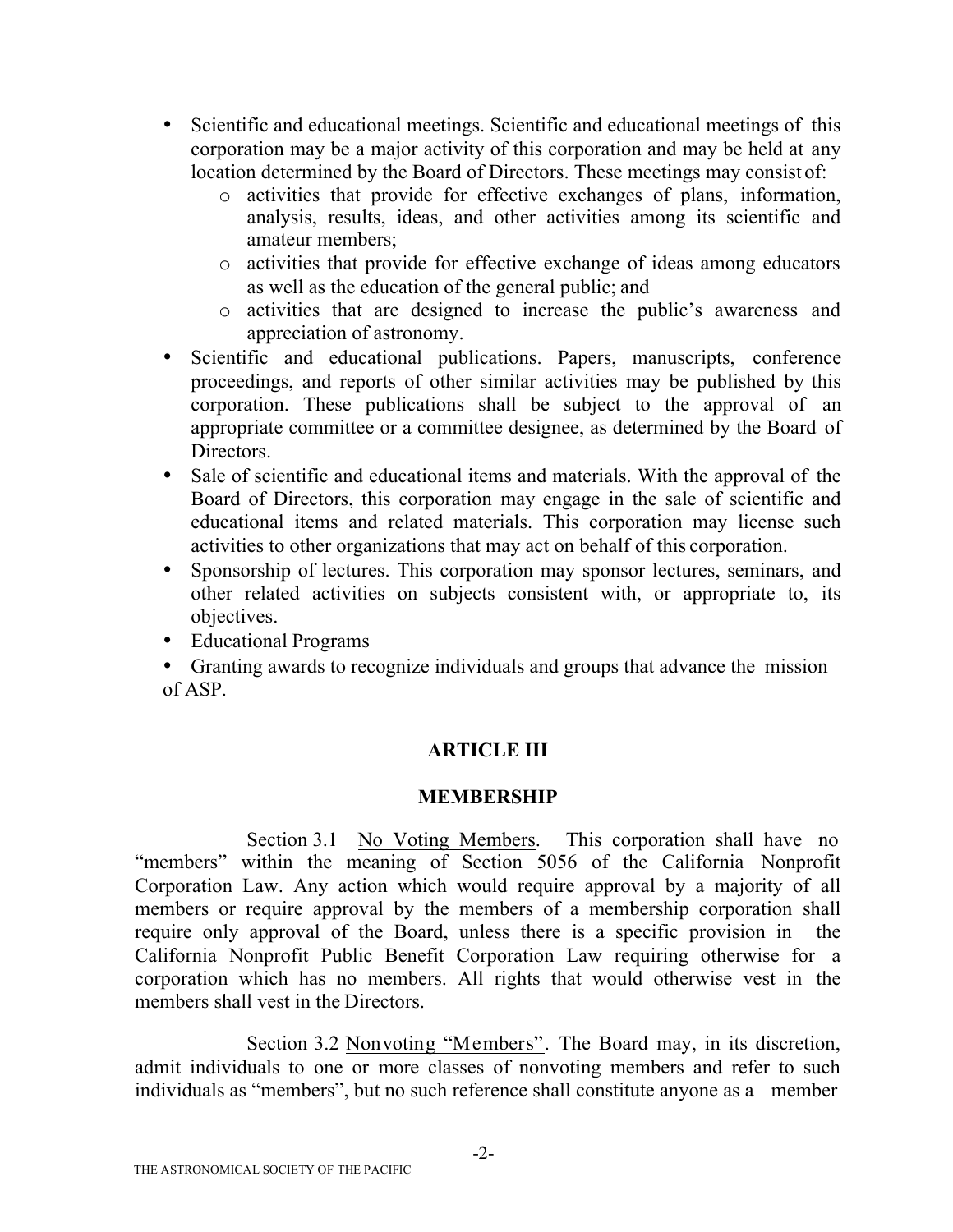within the meaning of Section 5056 of the California Nonprofit Corporation Law. Such class or classes of nonvoting members shall have such rights and obligations as the Board deems appropriate.

#### **ARTICLE IV**

#### **DIRECTORS**

Section 4.1 Powers of Directors. Subject to the provisions and limitations of the California Nonprofit Public Benefit Corporation Law and any other applicable laws, and subject to any limitations of the Articles of Incorporation of this corporation (the "Articles") and these Bylaws, the activities and affairs of this corporation shall be conducted, and all corporate powers shall be exercised, by or under the direction of the Board. The Board may delegate the management of the activities of this corporation to any person or persons, management company or committees, however composed, provided that the activities and affairs of this corporation shall be managed and all corporate powers shall be exercised under the ultimate direction of the Board. Without prejudice to such general powers, but subject to the same limitations, the Board shall have the power to do the following:

(a) Select and remove, at the pleasure of the Board, all officers, agents and employees of this corporation; prescribe powers and duties for them as may not be inconsistent with the law, the Articles or these Bylaws; fix their compensation; and require from them security for faithful service;

(b) Change the principal office or the principal business office of this corporation in California from one location to another; cause this corporation to be qualified to conduct its activities in any other state, territory, dependency or country; and conduct its activities in or outside California;

(c) Conduct, manage and control the affairs and activities of this corporation and make such rules and regulations for these purposes, not inconsistent with law, the Articles or these Bylaws, as the Board deems appropriate;

(d) Borrow money and incur indebtedness on this corporation's behalf, and cause to be executed and delivered for this corporation's purposes, in the corporate name, promissory notes, bonds, debentures, deeds of trust, mortgages, pledges, hypothecations or other evidences of debt and securities; and

(e) Adopt and use a corporate seal, and alter the form of such seal from time to time as the Board deems appropriate.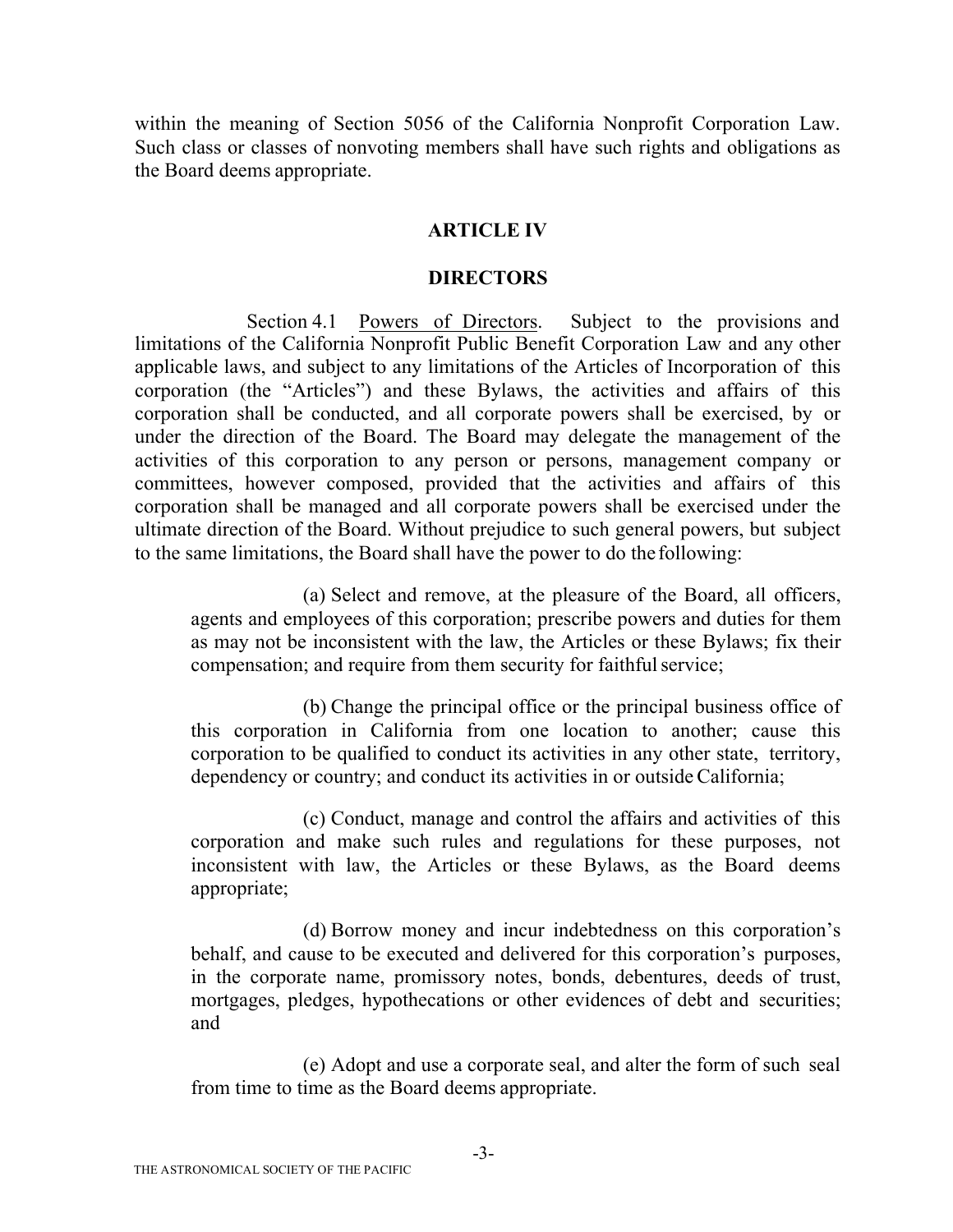Section 4.2 Standard of Care. A Director shall perform the duties of a Director, including duties as a member of any Board committee, in good faith, in a manner that the Director believes to be in the best interests of this corporation and with such care, including reasonable inquiry, as an ordinarily prudent person in a like position would use under similar circumstances. In performing the duties of a Director, a Director shall be entitled to rely on information, opinions, reports or statements, including financial statements and other financial data, in each case prepared or presented by:

(a) One or more officers or employees of this corporation whom the Director believes to be reliable and competent in the matters presented;

(b) Counsel, independent accountants or other persons as to matters which the Director believes to be within that person's professional or expert competence; or

(c) A committee upon which the Director does not serve that is composed exclusively of any or any combination of Directors and persons described in subsection (a) and (b) of this Section 4.2 as to matters within the committee's designated authority, which committee the Director believes to merit confidence, so long as, in any case, the Director acts in good faith, after reasonable inquiry when the need therefor is indicated by the circumstances and without knowledge that would cause that reliance to be unwarranted.

Section 4.3 Number of Directors. The authorized number of Directors shall consist of at least 10 but no more than 16 Directors, until changed by amendment to these Bylaws. The exact number of authorized Directors shall be fixed, within those limits, by a resolution adopted by the Board.

Section 4.4 Selection and Term of Office. Directors shall be elected at an annual meeting of the Board. Each Director shall serve for a term of approximately three years and shall continue to serve until a successor Director has been elected and qualified, unless the Director has resigned or been removed from office. Directors shall be divided into three groups for purposes of staggering the Directors' terms with the goal of having the terms of approximately one-third of the number of Directors shall expire each year. Notwithstanding anything herein to the contrary, for purposes of initiating the staggered terms, Directors elected at the next two annual meetings shall serve for a term of one, two, three, or four years. No Director may serve more than two consecutive terms; provided, however, that an unexpired term of less than half of a full term shall not count as a term for the purpose of this limitation.

a) Nominations: The nominating committee solicits nominations, evaluates potential Board members, and recommends candidates for approval of the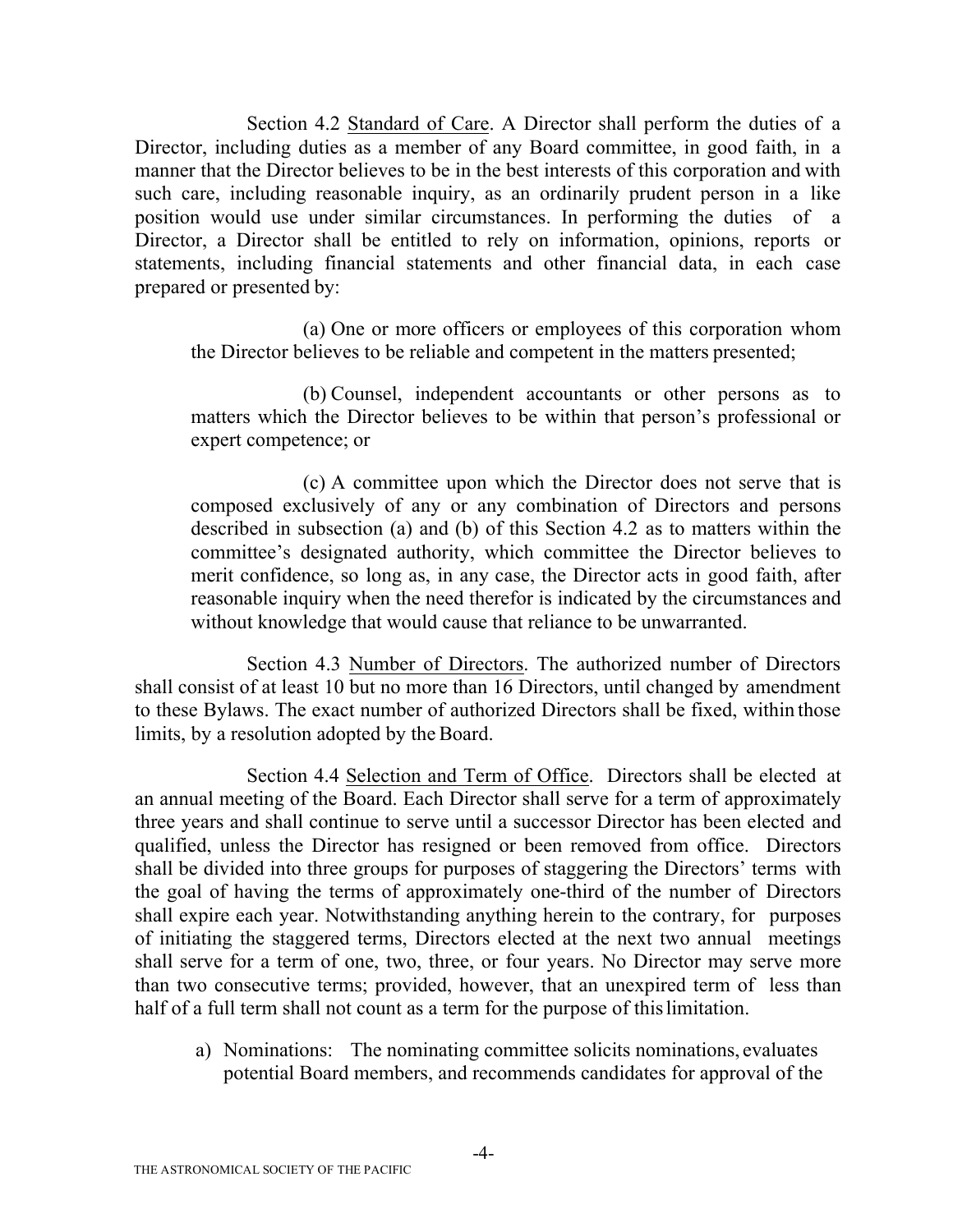full Board. It also tracks Board Class membership and terms of office in compliance with ASP's bylaws.

Specifically, the committee –

- Maintains the ASP Board Membership list showing Board members classes and terms.
- Maintains a profile showing the skills needed on the ASP Board and the corresponding skills of current Board members
- Annually creates a skill needs/priorities list to aid in the selection of new Board members
- Annually solicits Board member nominations from ASP members and Board members. Any individual may nominate a candidate for aDirector position for the Board's consideration, provided that each individualmay only nominate two candidates per election.
- As needed, the committee may pro-actively seek additional candidates.
- Prior to the annual Board meeting, it evaluates Board candidates and recommends a slate for the approval by the full Board.

In an effort to ensure ongoing Board vitality, the Board will seek to always have at least two Board members who, when elected, had not previously associated with more than one current Board member.

The nominating committee chair is a current ASP Board member or officer. It is composed of at least four Board members approved by the full Board. Previous board members may also serve on the committee. Committee members serve three year terms which may be renewed. There are no term limits.

Section 4.5 Qualifications of Board Members. Any person 18 years of age or older whose interests align with the purposes of this corporation, other than a salaried employee of this corporation, may be elected to serve as aDirector.

Section 4.6 Restriction on Interested Directors. Not more than 32 percent of the persons serving on the Board at any one time may be interested persons as that term is defined below. An "interested person" is (a) any person currently being compensated by this corporation for services rendered to it within the previous 12 months, whether as a full-time or part-time employee, independent contractor or otherwise, excluding any reasonable compensation paid to a Director for services he or she provided in his or her capacity as a Director; (b) any shareholder, employee or officer of any corporation, or partner or employee of any partnership, which has rendered compensated services to this corporation within the previous 12 months; and (c) any brother, sister, ancestor, descendant, spouse, brother-in-law, sister-in-law, son-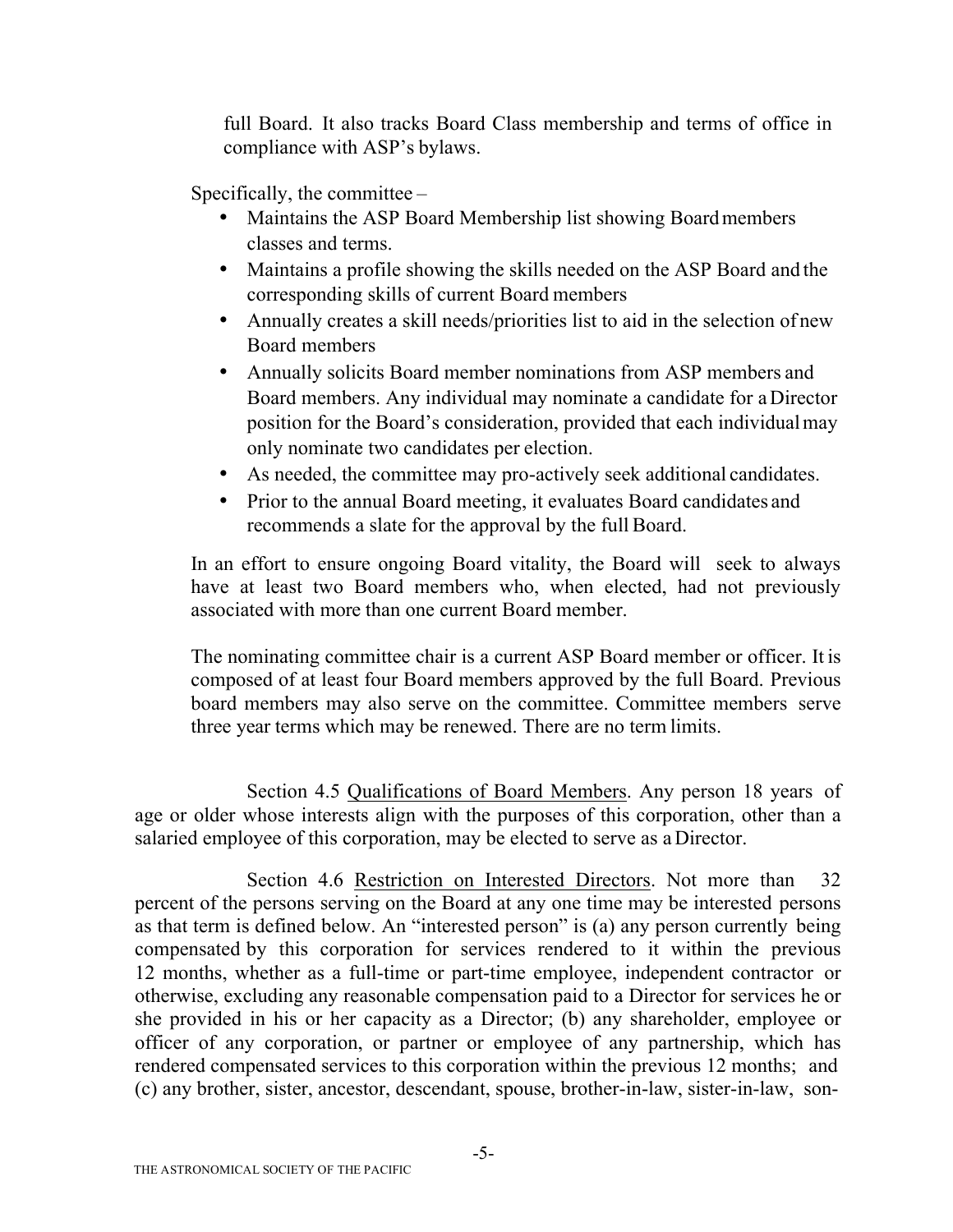in-law, daughter-in-law, mother-in-law or father-in-law of any person described in clauses (a) or (b). Any violation of the provisions of this paragraph shall not, however, affect the validity or enforceability of any transaction entered into by this corporation.

#### Section 4.7 Vacancies, Resignations, and Removal.

(a) A vacancy or vacancies in the Board shall be deemed to exist in case of (i) the death, resignation or removal of any Director; (ii) the declaration by resolution of the Board of a vacancy in the office of a Director who has been declared of unsound mind by a final order of court, or been convicted of a felony, or been found by a final order or judgment of any court to have breached any duty arising under Chapter 2, Article 3 of the California Nonprofit Public Benefit Corporation Law; (iii) the increase of the authorized number of Directors; or (iv) the failure of the Board, at any meeting at which any Director or Directors are to be elected, to elect the full authorized number of Directors.

(b) Except as provided herein, any Director may resign by giving written notice to the President or the Secretary. The resignation shall be effective when the notice is given unless it specifies a later time at which it will become effective. If the resignation is to become effective at a later time, the Board may elect a successor Director before such time, to take office as of the date when the resignation becomes effective. Except on notice to the California Attorney General, no Director may resign if, by doing so, this corporation would be left without a duly elected Director or Directors.

(c) Any Director may be removed, with or without cause, by the vote of 2/3 of the number of Directors then in office at a special meeting called for that purpose, provided that notice of that meeting and of the removal questions are given as provided in Section 5.4, or at a regular meeting. Any vacancy caused by the removal of a Director shall be filled as provided in Section 4.7(d). Any Director who does not attend three successive Board meetings will automatically be removed from the Board without Board resolution unless (i) the Director requests a leave of absence for a limited period of time, and the leave is approved by the Board at a regular or special meeting (if such leave is granted, the number of Directors will be reduced by one in determining whether a quorum is or is not present); or (ii) the Director suffers from an illness, disability or special circumstance that prevents him or her from attending meetings and the Board by resolution waives the automatic removal procedure set forth in this subsection. Any Director who has been automatically removed from the Board pursuant to the procedure set forth in the preceding sentence may only be reinstated as a Director by resolution of the majority of Directors then in office.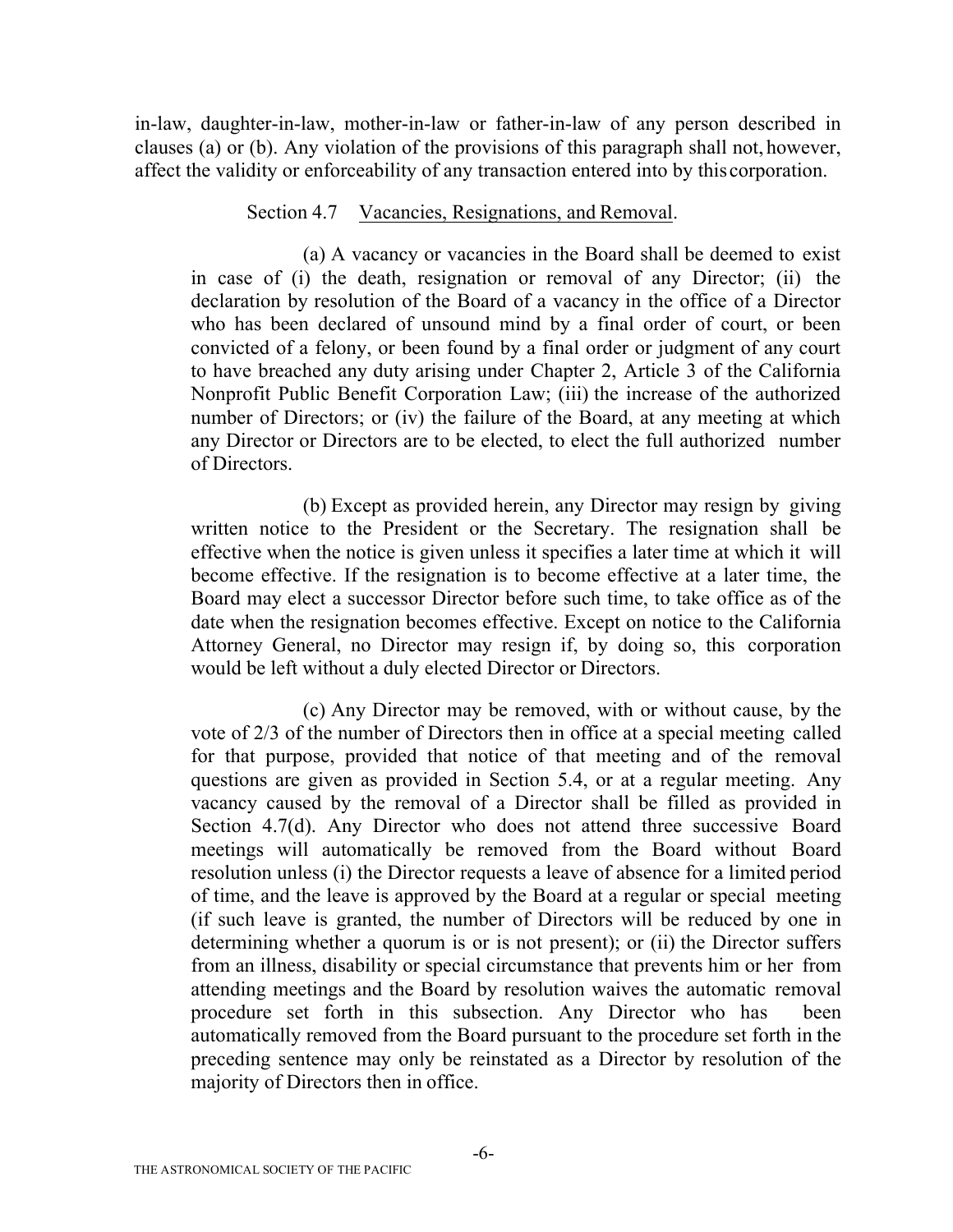(d) Vacancies in the Board may be filled by approval of the Board or, if the number of Directors then in office is less than a quorum, by (i) the unanimous written consent of the Directors then in office, (ii) the affirmative vote of a majority of the Directors then in office at a duly held meeting, or (iii) a sole remaining Director if only one Director remains. Each Director so selected shall hold office until the expiration of the term of the Director whom he or she replaced and shall continue to serve until a successor has been elected and qualified.

(e) No reduction of the authorized number of Directors shall have the effect of removing any Director prior to the expiration of the Director's term of office.

Section 4.8 Rights of Inspection. Each Director shall have the absolute right at any reasonable time to inspect all books, records and documents of every kind of this corporation and to inspect the physical properties of this corporation. This right of inspection shall include the right to copy and make extracts of the books, records and documents of every kind. The inspection may be made by the Director in person or by the Director's agent or attorney.

Section 4.9 Fees and Compensation. Directors may receive such compensation, if any, for their services as Directors, officers or members of Board committees, and such reimbursement of expenses, as the Board may establish by resolution to be just and reasonable as to this corporation at the time that the resolution is adopted.

Section 4.10 Approval of Executive Compensation. The Board (or authorized Board committee) shall review and approve the compensation, including benefits, of the Chief Executive Officer to assure that such compensation is just and reasonable and given in return for services actually rendered to this corporation. This review and approval shall occur upon the hiring of the officer, whenever the officer's term of employment (if any) is renewed or extended, and whenever the officer's compensation is modified (unless the modification extends to substantially all employees).

# **ARTICLE V**

### **MEETINGS OF THE BOARD**

Section 5.1 Place of Meeting. Meetings of the Board shall be held at any place within or outside the State of California that has been designated from time to time by resolution of the Board. In the absence of such designation, regular meetings shall be held at the principal office of this corporation.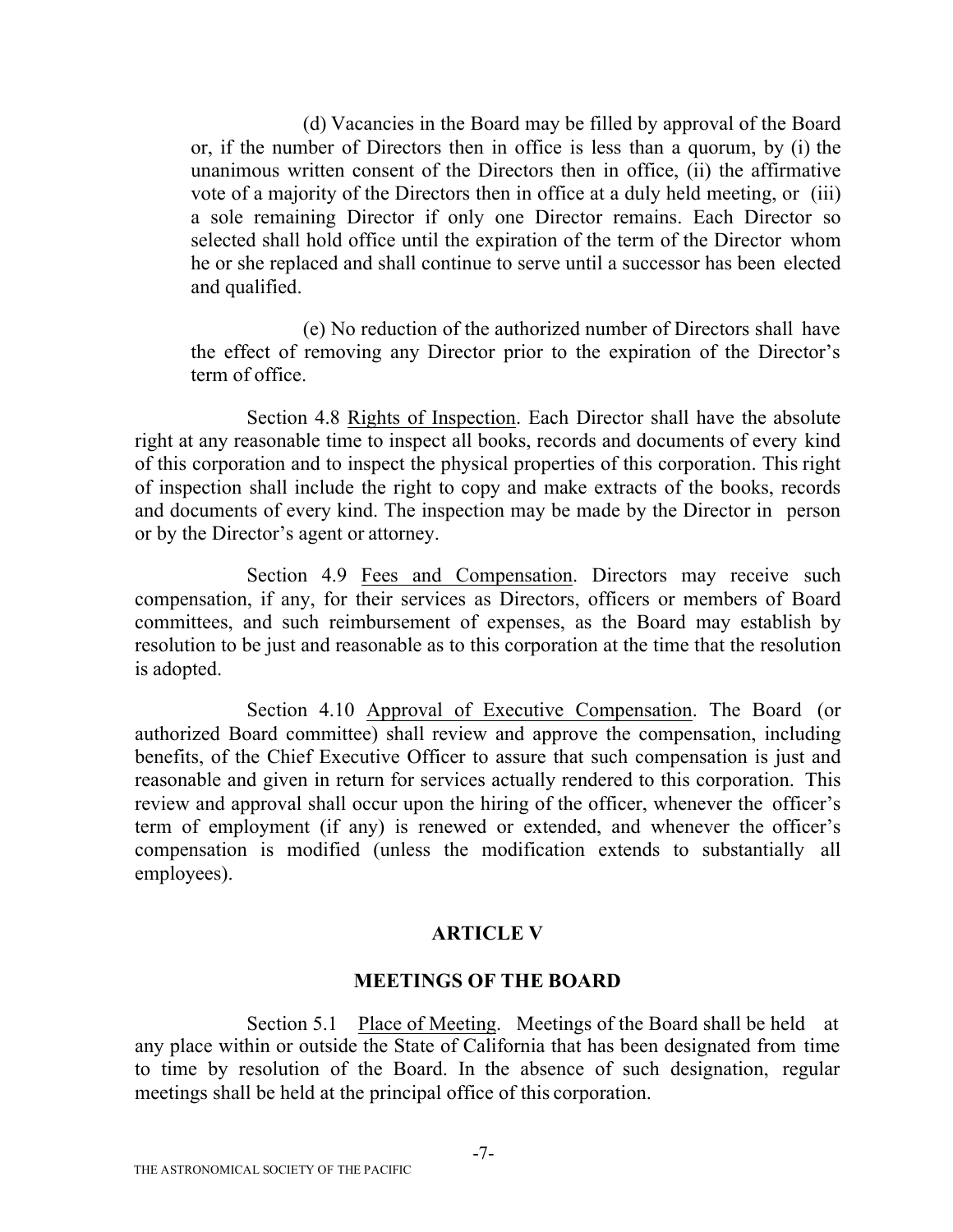Section 5.2 Annual Board Meetings. The Board shall hold an annual meeting for the purposes of organization, the selection of Directors (when required by these Bylaws) and officers, and the transaction of other business. Annual meetings of the Board shall be held without call or notice on such dates and at such times as may be fixed from time to time by the Board.

Section 5.3 Regular Meetings. Regular meetings, in addition to the annual meeting, of the Board may be held on such dates and at such times as may be fixed from time to time by the Board. Notice of a regular meeting shall be given to each Director not less than two weeks prior to the meeting in a manner otherwise consistent with the notice described in Section 5.4 of these Bylaws.

## Section 5.4 Special Meetings.

(a) Special meetings of the Board for any purpose or purposes may be called at any time by the President, the Vice President or Presidentelect, the Secretary, or any two Directors.

(b) Notice of the date, time and place of special meetings shall be given to each Director by (i) personal delivery of oral or written notice; (ii) first-class mail, postage prepaid; (iii) telephone, including a voice messaging system or other system or technology designed to record and communicate messages, or electronic transmission, either directly to the Director or to a person at the Director's office who would reasonably be expected to communicate that notice promptly to the Director; (iv) facsimile; (v) electronic mail; or (vi) other electronic means. Any such notice shall be addressed or delivered to each Director at such Director's address, phone number, facsimile number or electronic mail address as it is shown upon the records of this corporation or as may have been given to this corporation by the Director for purposes of notice or, if such address is not shown on such records or is not readily ascertainable, at the place in which the meetings of the Board are regularly held.

(c) Notice of a special meeting sent by first-class mail shall be deposited in the United States mails at least four days before the time set for the meeting. Notice of a special meeting given personally or by telephone, facsimile, electronic transmission or other similar means of communication, shall be delivered, telephoned, or otherwise sent, as appropriate, at least 48 hours before the time set for the meeting.

(d) Notice of a special meeting shall state the time and date of the meeting and the place, if the place is other than this corporation's principal office. The notice need not specify the purpose of the meeting.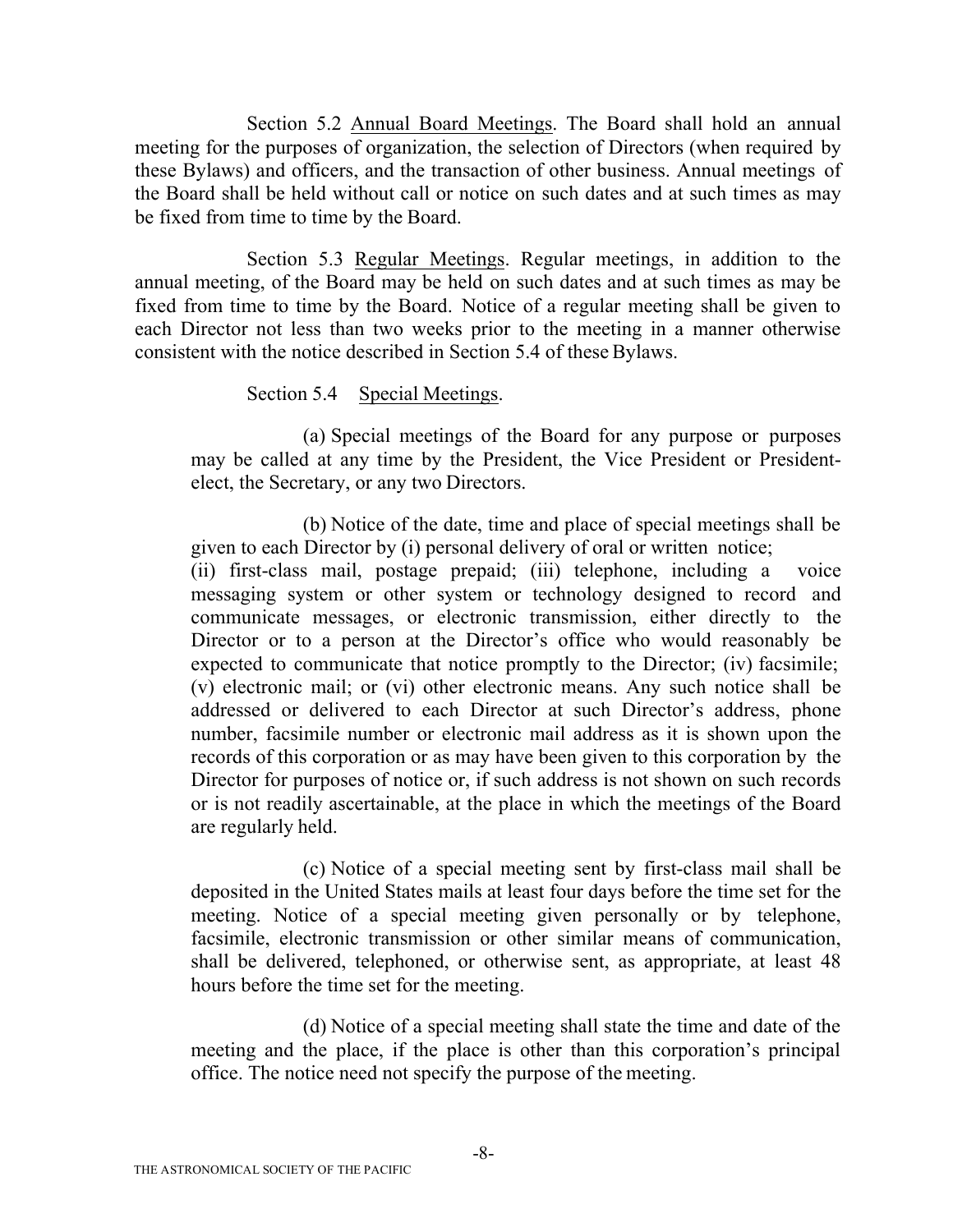Section 5.5 Quorum. A majority of the number of Directors then in office constitutes a quorum of the Board for the transaction of business, except to adjourn as provided in Section 5.10 of these Bylaws. However, under no circumstances shall a quorum be less than the greater of (a) half of the number of authorized Directors, or (b) two. Every action taken or decision made by a majority of the Directors present at a duly held meeting at which a quorum is present shall be regarded as the act of the Board, subject to the more stringent provisions of the California Nonprofit Public Benefit Corporation Law, including, without limitation, those provisions relating to (a) approval of contracts or transactions in which a Director has a direct or indirect material financial interest, (b) approval of certain transactions between corporations having common directorships, (c) creation of and appointments to committees of the Board and (d) indemnification of Directors. A meeting at which a quorum is initially present may continue to transact business notwithstanding the withdrawal of any Director(s) from that meeting, if any action taken is approved by at least a majority of the required quorum for such meeting.

Section 5.6 Voting. Each Director present shall be entitled to one vote on each matter placed before a meeting. No Director may vote by proxy. At an annual meeting, the Directors whose terms are expiring shall, until the end of such meeting at which their successors have been elected, be entitled to vote upon all matters, including the election of their successors.

Section 5.7 Participation in Meetings by Conference Telephone. Directors may participate in a meeting through use of conference telephone, electronic video screen communication or electronic transmission. Participation in a meeting through use of conference telephone or electronic video screen communication constitutes presence in person at that meeting as long as all Directors participating in such meeting are able to hear one another. Participation in a meeting through use of electronic transmission by or to this corporation, other than conference telephone and electronic video screen communication, constitutes presence in person at that meeting if each Director can communicate with all of the other Directors concurrently and each Director is provided the means of participating in all matters before the Board, including, without limitation, the capacity to propose, or to interpose an objection to, a specific action to be taken by this corporation.

Section 5.8 Waiver of Notice. Notice of a meeting need not be given to any Director who, either before or after the meeting, provides a signed waiver of notice; signs a written consent to the holding of the meeting or an approval of the minutes of the meeting; or attends the meeting without protesting, prior thereto or at its commencement, the lack of notice to him or her. Any such waiver of notice does not need to specify the purpose of the meeting. All such waivers, consents and approvals shall be filed with the corporate records or made a part of the minutes of themeetings.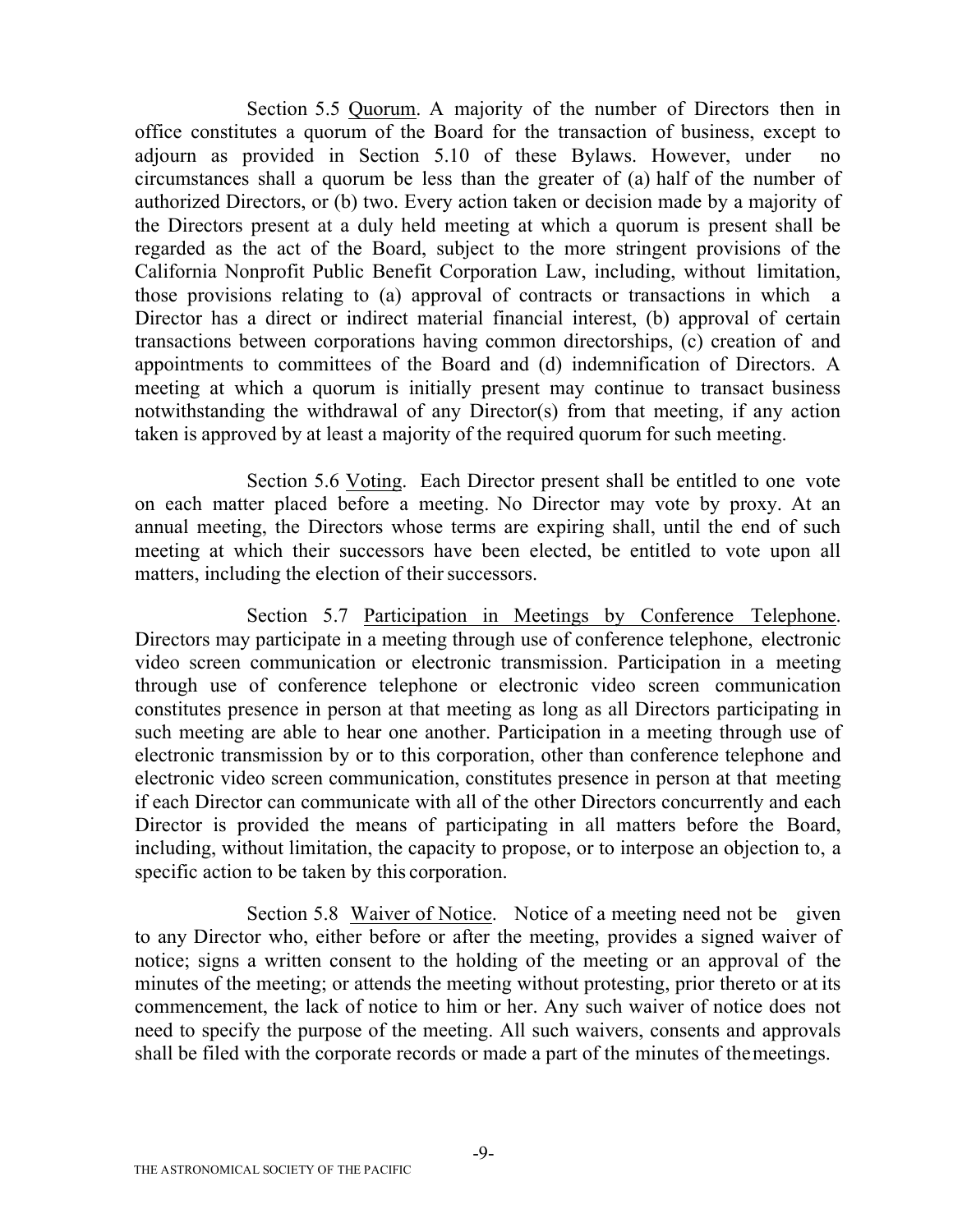Section 5.9 Action Without Meeting. Any action required or permitted to be taken by the Board may be taken without a meeting, if all Directors shall consent, individually or collectively, in writing to such action. Such action by written consent shall have the same force and effect as a unanimous vote of the Board and the written consent or consents shall be filed with the minutes of the proceedings of the Board. For purposes of this Section 5.9 only, "all Directors" shall not include any "interested director" as defined in Section 5233 of the California Nonprofit Public Benefit Corporation Law.

Section 5.10 Adjournment. A majority of the Directors present, whether or not a quorum is present, may adjourn any meeting of the Board to another time and place. Notice of the time and place of holding an adjourned meeting need not be given to absent Directors if the time and place be fixed at the meeting adjourned, except as provided in the next sentence. If the meeting is adjourned for more than 24 hours, notice of any adjournment to another time or place shall be given prior to the time of the adjourned meeting to the Directors who were not present at the time of the adjournment. At the adjourned meeting, the Board may transact any business that may have been transacted at the original meeting.

Section 5.11 Conduct of Meetings. Meetings of the Board shall be presided over by the President or, if the President is absent, by the Vice President or President-elect (if any) or, in the absence of each of these persons, by a chairperson of the meeting, chosen by a majority of the Directors present at the meeting. The Secretary shall, if present, assure that minutes of any meeting of the Board are recorded and maintained.

### **ARTICLE VI**

### **COMMITTEES**

Section 6.1 Board Committees. The Board, by resolution adopted by a majority of the Directors then in office, may create one or more committees, each consisting of two or more Directors and no one who is not a Director, to serve at the pleasure of the Board. Appointments to committees of the Board shall be by majority vote of the Directors then in office. The Board may appoint one or more Directors as alternate members of any such committee, who may replace any absent member at any meeting. Any member of any committee may be removed, with or without cause, at any time by the Board. The Board may, at any time, revoke or modify any or all of the authority that the Board has delegated to a committee, increase or decrease (but not below two) the number of members of a committee and fill vacancies in a committee. Any such committee shall have all the authority of the Board, to the extent provided in the Board resolution, except with respect to: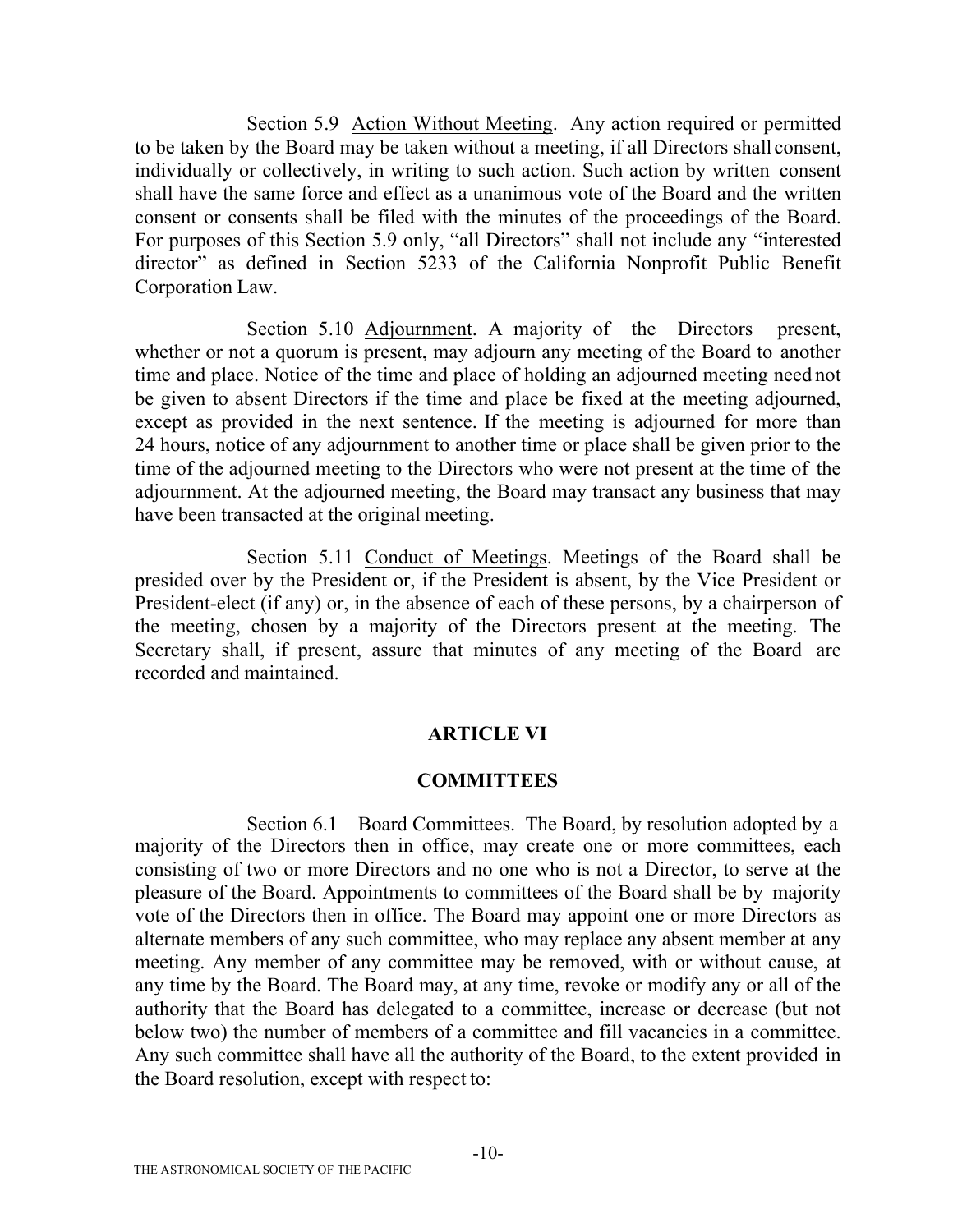(a) The establishment of the exact number of authorized Directors within the range specified in Section 4.3 of these Bylaws;

the Board; (b) The filling of vacancies on the Board or on any committee of

(c) The fixing of compensation of the Directors for serving on the Board or any committee;

(d) The amendment of the Articles;

(e) The amendment or repeal of these Bylaws or the adoption of new or restated Bylaws;

(f) The amendment or repeal of any resolution of the Board that, by its express terms, is not so amendable or repealable;

(g) The creation of other committees of the Board or appointment of members to any committee of the Board;

(h) The expenditure of corporate funds to support a nominee for Director after there are more people nominated for Director than can be elected;

(i) The approval of any self-dealing transaction, as such transactions are defined in Section 5233(a) of the California Nonprofit Public Benefit Corporation Law, except as provided in Section 5233(d)(3); or

(j) The merger, reorganization, voluntary dissolution or disposition of substantially all of the assets of this corporation.

The Board shall have the power to prescribe the manner in which proceedings of any such committee shall be conducted. In the absence of any such prescription, such committee shall have the power to prescribe the manner in which its proceedings shall be conducted. Unless the Board or such committee shall otherwise provide, the regular and special meetings and other actions of any such committee shall be governed by the provisions of Article V of these Bylaws applicable to meetings and actions of the Board. .

Section 6.2 Executive Committee. The Executive Committee shall be a standing Board committee composed of the President, Vice President or Presidentelect, Secretary, and Treasurer; provided, however, that each such person is a Director. In addition, two Directors who are not officers shall be elected by the Board to be on the Executive Committee. Except for the power to amend the Articles and these Bylaws, and subject to the limitations set forth in Section 6.1 of these Bylaws and by resolution of the Board, the Executive Committee shall have and may exercise all the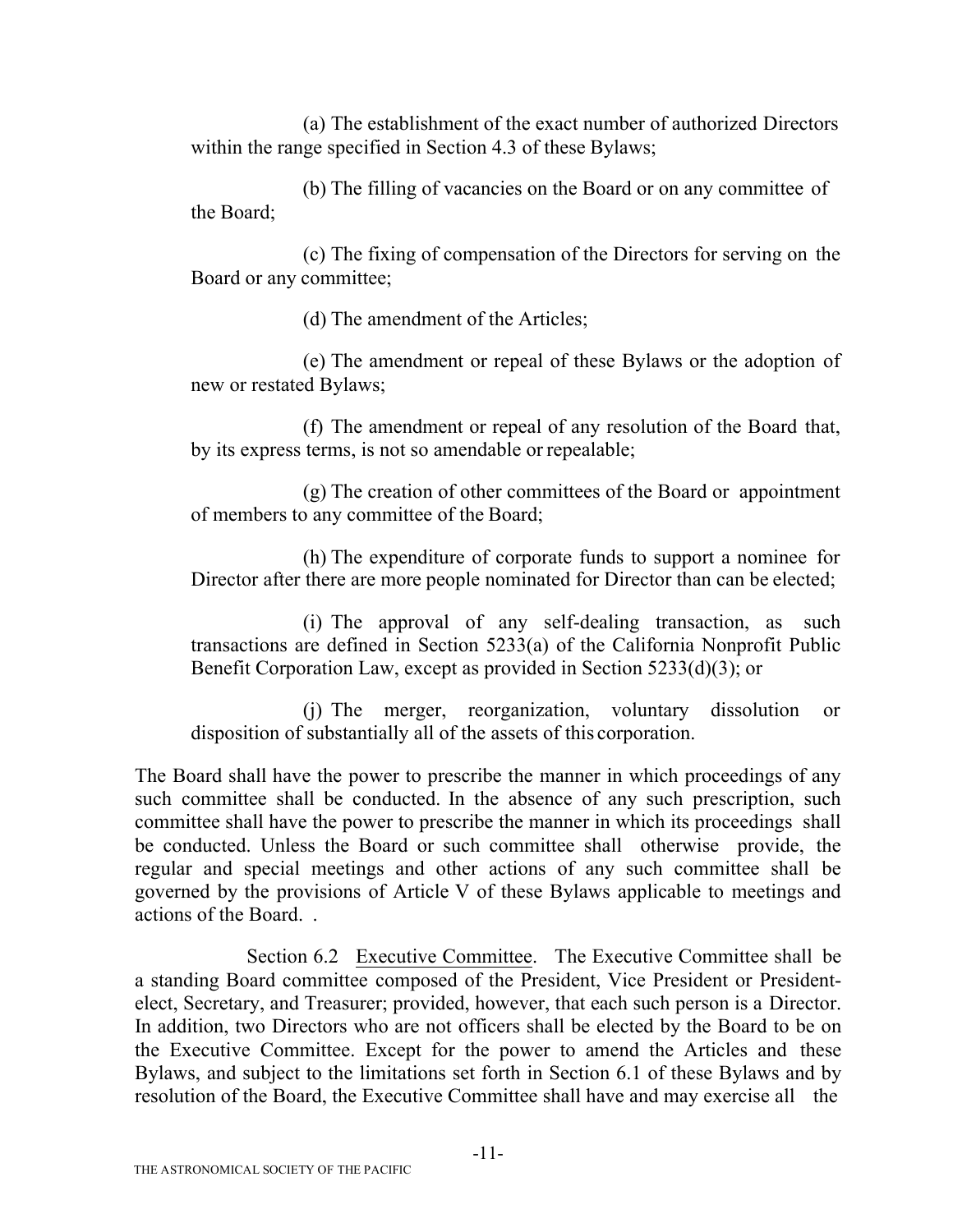powers and authority of the Board in the management of the business and affairs of this corporation in the intervals between meetings of the Board, subject to the direction and control of the Board. All actions of the Executive Committee shall be reported to and ratified, if approved, by the full Board at the next duly scheduled Board meeting. The President shall serve as chairperson of the Executive Committee.

Section 6.3 Audit Committee. This corporation shall have an Audit Committee for any tax year in which it is required under Section  $12586(e)(2)$  of the California Government Code (generally when it has gross revenues of \$2 million or more).

(a) The Audit Committee shall be separate from the Finance Committee (if such committee exists). The Audit Committee's members shall be appointed by the Board and may include both Directors and persons who are not Directors, subject to the following limitations: (i) the Audit Committee may not include any member of the staff or the Chief Executive Officer or Treasurer;

(ii) the chair of the Audit Committee may not be a member of the Finance Committee, if any; (iii) members of the Finance Committee shall constitute less than one-half of the membership of the Audit Committee; (iv) Audit Committee members who are not Directors may not receive compensation greater than the compensation paid to Directors for their board service; and (v) Audit Committee members shall not have a material financial interest in any entity doing business with this corporation.

(b) The Audit Committee shall (1) recommend to the Board the retention and, when appropriate, the termination of an independent certified public accountant to serve as auditor; (2) negotiate the compensation of the auditor on behalf of the Board (if so authorized by the Board); (3) confer with the auditor to satisfy the Audit Committee members that the financial affairs of this corporation are in order; (4) review and determine whether to accept the audit; and (5) approve performance of any non-audit services provided to this corporation by the auditor's firm after assuring that they conform with standards of auditor independence.

Section 6.4 Advisory and Other Committees. The Board may from time to time create advisory committees and other committees that are not Board committees (collectively, "Other Committees") as deemed appropriate, consisting of Directors or persons who are not Directors, but such Other Committees shall not be deemed Board committees and shall not exercise any powers of the Board. Other Committees may be delegated with implementation of certain specified tasks under the direction and control of the Board. Notice of, and procedures for, meetings of Other Committees shall be as prescribed by the chair of each such committee, and meetings of any Other Committee may be called by the Board, the President, or the chair of the Other Committee.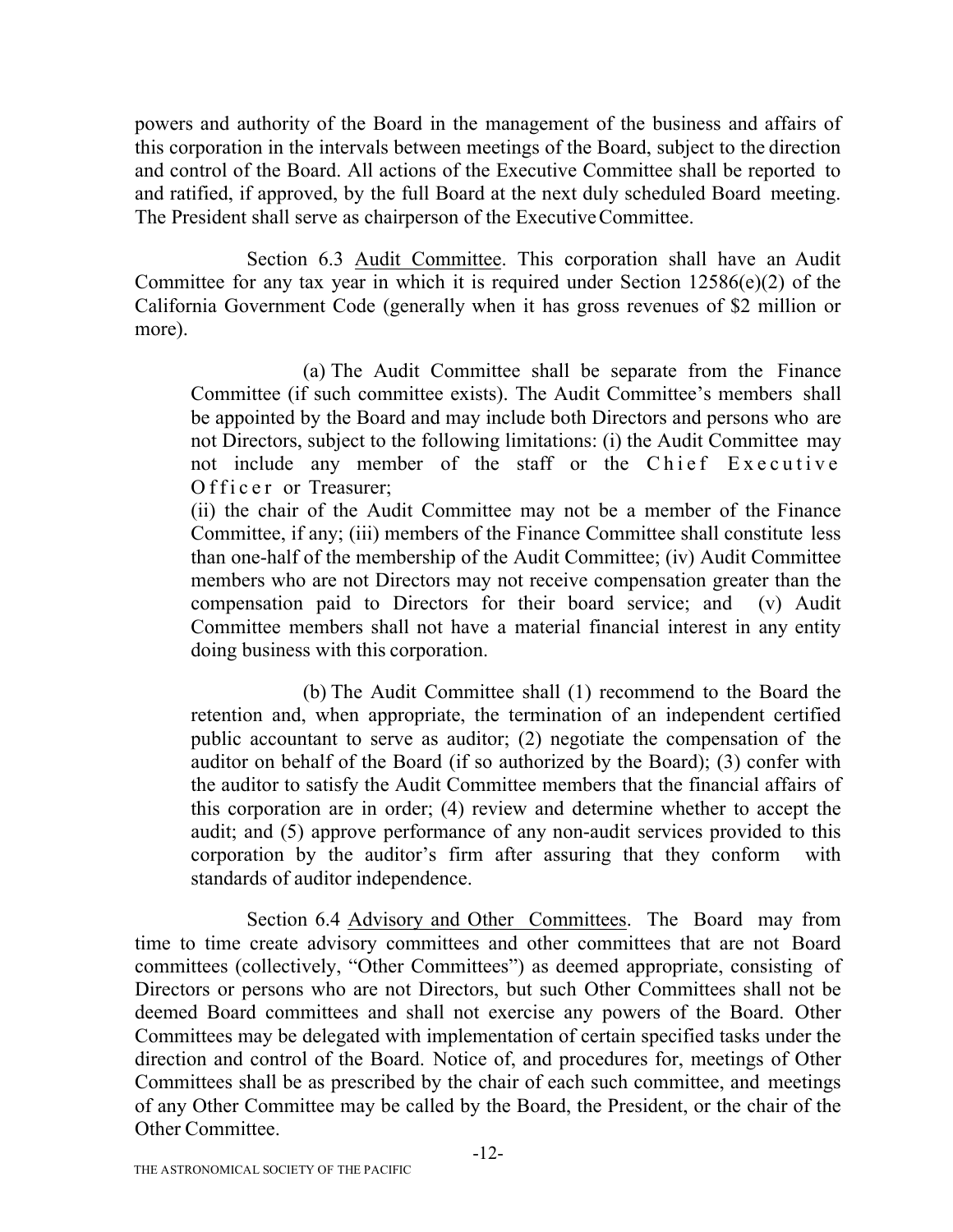#### **ARTICLE VII**

#### **OFFICERS**

Section 7.1 Officers. The officers of this corporation shall be a President, a Secretary and a Treasurer. This corporation may also have, at the discretion of the Board, a Vice President, a President-elect, a past-President, a Chief Executive Officer, and such other officers as may be elected or appointed in accordance with the provisions of Section 7.3 of these Bylaws. Other than the President and the President-elect, these persons may, but need not be, selected from among the Directors. Any number of offices may be held by the same person except that neither the Secretary nor the Treasurer may serve concurrently as either the President or Chief Executive Officer. The Chief Executive Officer is an officer but not a voting member of the Board.

Section 7.2 Election and Terms of Office. All officers of this corporation shall serve at the pleasure of the Board. Elections of officers shall occur at the annual Board meeting. The officers of this corporation, except the Chief Executive Officer and those other officers employed for compensation by this corporation, and such officers as may be elected or appointed in accordance with the provisions of Section 7.3 or Section 7.5 of these Bylaws, shall be chosen and shall serve for terms as follows:

(a) Secretary and Treasurer. The Secretary and Treasurer shall be elected to serve a term of approximately three years by a majority vote of the Board, and shall hold their respective offices until their resignation, removal or other disqualification from service, or until their terms expire and their respective successors shall be elected. .

(b) President, Vice-President, President-elect, and Past-President. The President shall serve a term of approximately two years. No individual shall serve more than one term as President. During the first year of the President's term, there shall be a Vice-President position, and during the second year of the President's term, there shall be a President-elect position. Also, during the President's term, her/his immediate predecessor shall hold the office of past-President.

At the annual Board meeting at which the President's term begins, the Board shall elect a Vice-President for a term of approximately one year. At the next annual Board meeting, the Board shall elect the President-elect for a term of approximately one year. The President-elect shall become this corporation's President at the next annual meeting.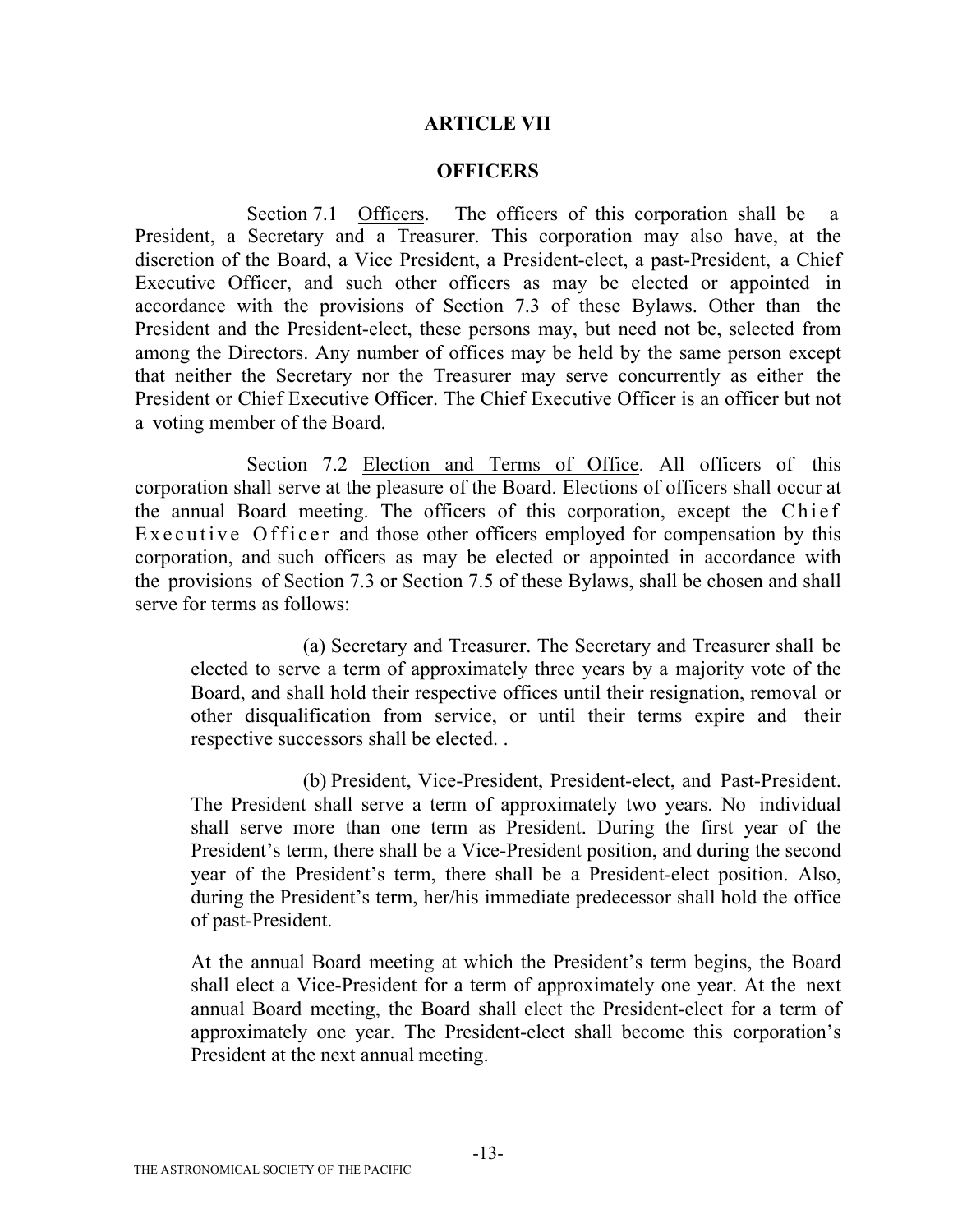Section 7.3 Subordinate Officers. The Board may elect, and may empower the President to appoint, such other officers as the business of this corporation may require, each of whom shall hold office for such period, have such authority and perform such duties as provided in these Bylaws or as the Board may from time to time determine. Such subordinate officers may include one or more Assistant Secretaries and Assistant Treasurers.

### Section 7.4 Removal and Resignation.

(a) Without prejudice to the rights of any officer under an employment contract, any officer may be removed, either with or without cause, by the Board at any time or, except in the case of an officer chosen by the Board, by any officer upon whom such power of removal may be conferred by the Board.

(b) Any officer may resign at any time by giving written notice to the Board, President, or Secretary of this corporation, but without prejudice to the rights, if any, of this corporation under any contract to which the officer is a party. Any such resignation shall take effect on the date such notice is received or at any later time specified therein. Unless specified otherwise in the notice, the acceptance of such resignation shall not be necessary to make it effective.

Section 7.5 Vacancies. A vacancy in any office because of death, resignation, removal, disqualification or any other cause shall be filled as it occurs in the manner prescribed in these Bylaws for election or appointment to such office; provided, however, that such selection may be made immediately and need not be made on an annual basis.

Section 7.6 President. The President shall, if present, preside at all meetings of the Board and exercise and perform such other powers and duties as may be from time to time prescribed by the Board. If there is no Chief Executive Officer, the President shall be the general manager and chief executive officer of this corporation and shall have the powers and duties of the Chief Exectutive Officer set forth in these Bylaws.

 Section 7.7 Chief Executive Officer. The Chief Executive Officer (CEO) is the general manager of this corporation and has, subject to the control of the Board, general supervision, direction and control of the business, activities and officers of this corporation. The CEO has the general powers and duties of management usually vested in the office of president and general manager of a corporation and such other powers and duties as may be prescribed by the Board. The CEO shall be responsible to the Board, shall see that the Board is advised on all significant matters of this corporation's business, and shall see that all orders and resolutions of the Board are carried into effect. The CEO shall be empowered to act, speak for, or otherwise represent this corporation between meetings of the Board within the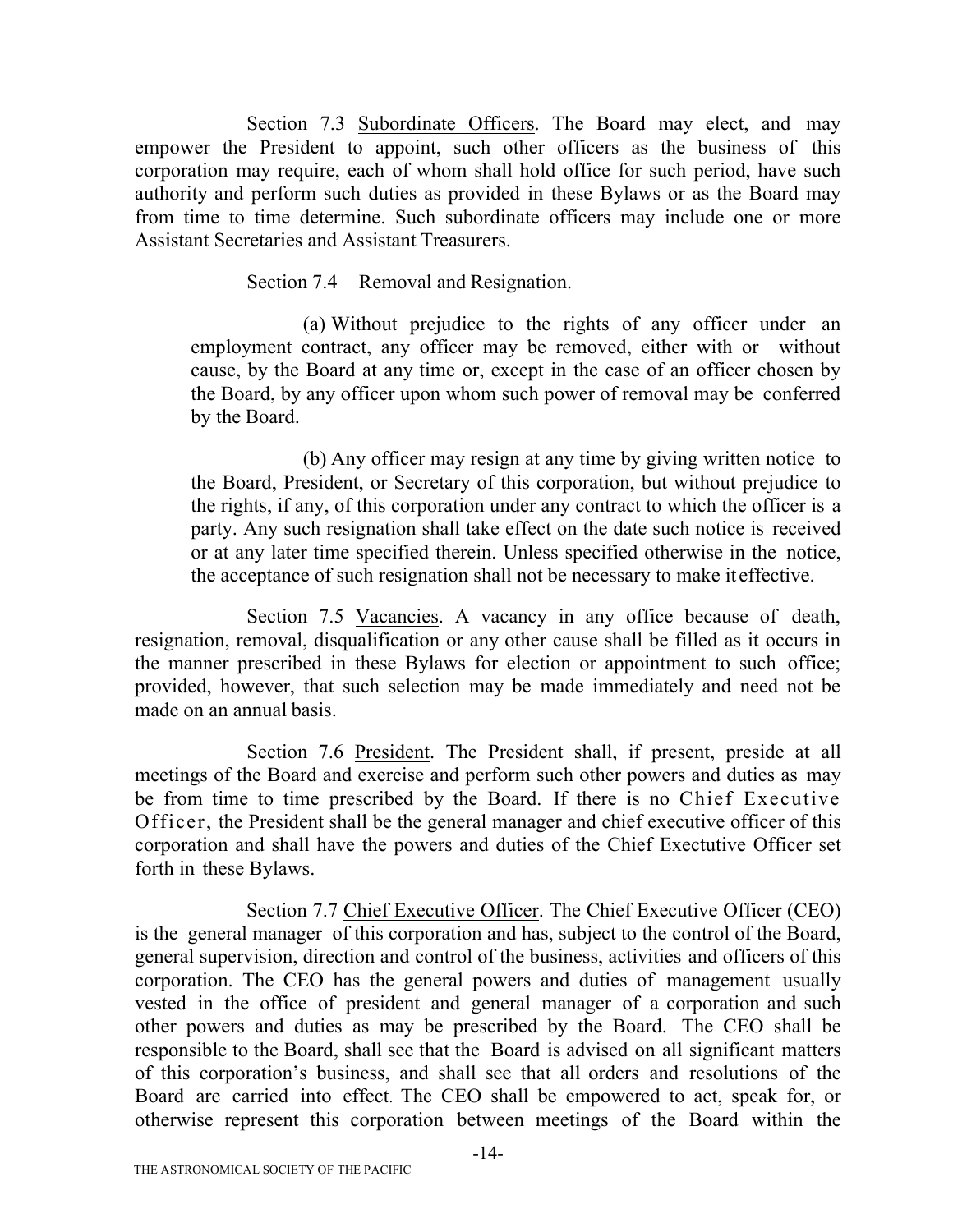boundaries of policies and purposes established by the Board and as set forth in the Articles and these Bylaws. The CEO shall be responsible for keeping the Board informed at all times of staff performance as related to program objectives, and for implementing any personnel policies adopted by the Board.

Section 7.8 Vice President and President-elect. In the absence or disability of the President, and subject to any limitations imposed by the Board, the Vice President or President-elect, if any, is appointed to and shall perform all the duties of the President. When so acting, they shall have all the powers of, and be subject to all the restrictions upon, the President. The Vice President or Presidentelect shall have such other powers and perform such other duties as from time to time may be prescribed for him or her by the Board.

Section 7.9 Secretary. The Secretary shall keep, or cause to be kept, at the principal office of this corporation or such other place as the Board may direct, a book of minutes of all meetings, proceedings and actions of the Board and any committees thereof. The minutes of meetings shall include the time and place that the meeting was held; whether the meeting was regular or special, and, if special, how it was authorized; the notice given, if any; the names of the persons present at the meeting; and the proceedings thereof. Minutes from Board meetings should be sent to the Board within 30 days of the meeting. The Secretary shall keep, or cause to be kept, at the principal office of this corporation in the State of California, the original or a copy of this corporation's Articles and Bylaws, as amended to date. The Secretary shall give, or cause to be given, notice of all meetings of the Board and any committees thereof required by these Bylaws or by law to be given. The Secretary shall keep the seal of this corporation, if any, in safe custody and shall also have such other powers and duties as may from time to time be prescribed to him or her by the Board or the President.

Section 7.10 Assistant Secretaries. The Board may appoint one or more Assistant Secretaries. Subject to any limitations imposed by the Board, each Assistant Secretary shall have all the powers and duties of the Secretary in the event of the Secretary's absence or disability, and each shall also have such other powers and duties as may from time to time be prescribed to him or her by the Board, the President or the Secretary.

Section 7.11 Treasurer. The Treasurer of this corporation shall keep and maintain, or cause to be kept and maintained, full and accurate books and records of accounts of this corporation's properties and transactions, including accounts of its assets, liabilities, receipts, disbursements, gains, losses, capital and other matters customarily including in financial statements. The Treasurer shall send, or cause to be sent, to the Directors of this corporation such financial statements and reports as are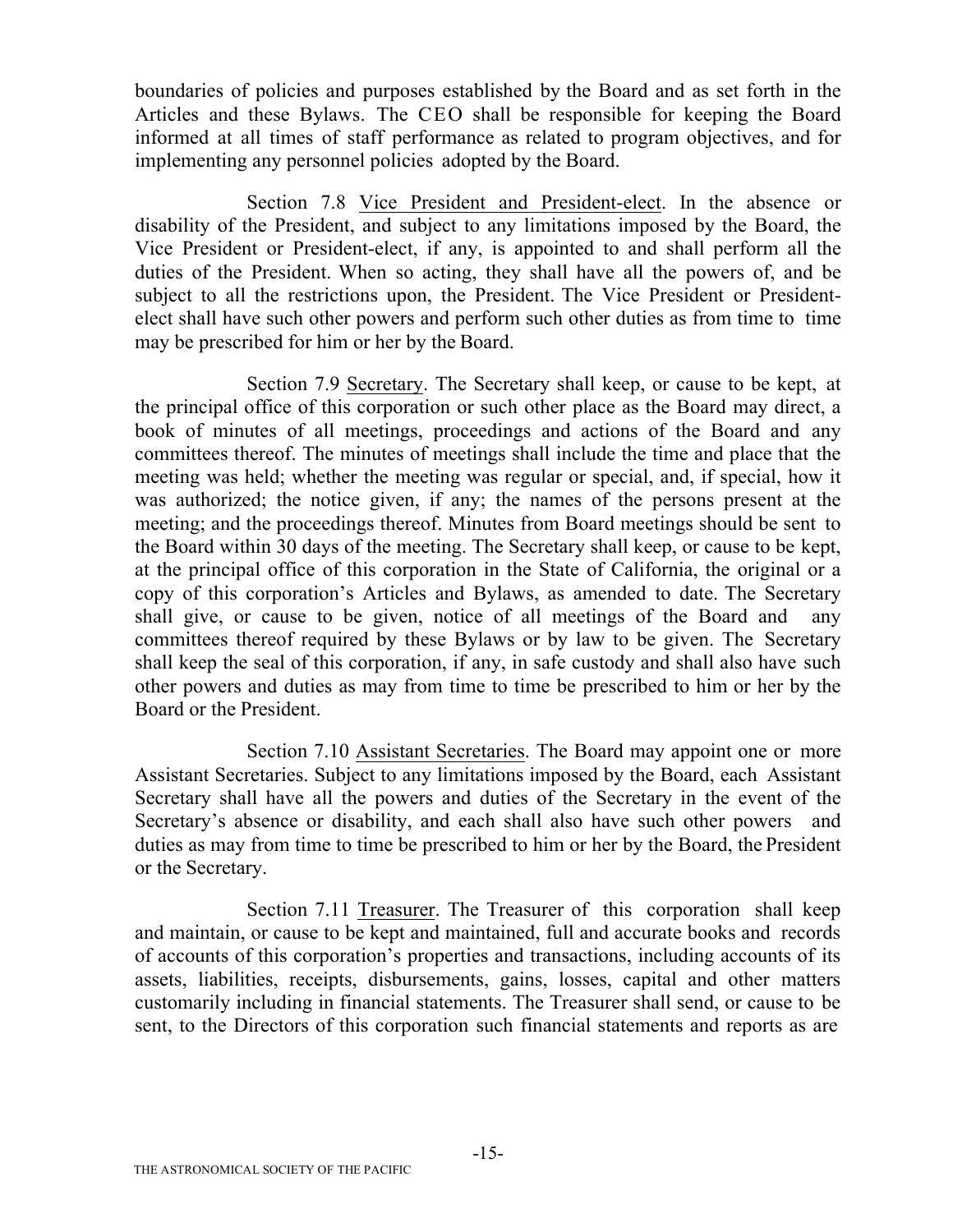required to be sent by law, by these Bylaws or by the Board. The Treasurer shall have such other powers and perform such other duties as may be prescribed to him or her by the Board.

Section 7.12 Assistant Treasurers. The Board may appoint one or more Assistant Treasurers. Subject to any limitations imposed by the Board, each Assistant Treasurer shall have all the powers and duties of the Treasurer in the event of the Treasurer's absence or disability, and each shall also have such other powers and duties as may from time to time be prescribed to him or her by the Board, the President, or the Treasurer.

Section 7.13 Duties May be Delegated. In case of the absence of any officer of this corporation, or for any other reason that the Board may deem sufficient, the Board may delegate, for a specified period of time, all or part of the powers or duties of such officer to any other officer or to any Director.

# **ARTICLE VIII**

## INDEMNIFICATION

Section 8.1 Definitions. For the purposes of this Article VIII, "agent" means any person who is or was a Director, officer, employee or other agent of this corporation, or is or was serving at the request of this corporation as a director, officer, employee or agent of another foreign or domestic corporation, partnership, joint venture, trust or other enterprise, or was a director, officer, employee or agent of a foreign or domestic corporation which was a predecessor corporation of this corporation or of another enterprise at the request of such predecessor corporation; "proceeding" means any threatened, pending or completed action or proceeding, whether civil, criminal, administrative or investigative; and "expenses" includes, without limitation, attorneys' fees and any expenses of establishing a right to indemnification under Sections 8.4 or 8.5(b) of these Bylaws.

Section 8.2 Indemnification in Actions by Third Parties. This corporation shall, to the maximum extent of the law, indemnify any person who was or is a party or is threatened to be made a party to any proceeding (other than an action by or in the right of this corporation to procure a judgment in its favor, an action brought under Section 5233 of the California Nonprofit Public Benefit Corporation Law, or an action brought by the Attorney General or a person granted relator status by the Attorney General for any breach of duty relating to assets held in charitable trust), by reason of the fact that such person is or was an agent of this corporation, against expenses, judgments, fines, settlements and other amounts actually and reasonably incurred by such person in connection with such proceeding if such person acted in good faith and in a manner such person reasonably believed to be in the best interests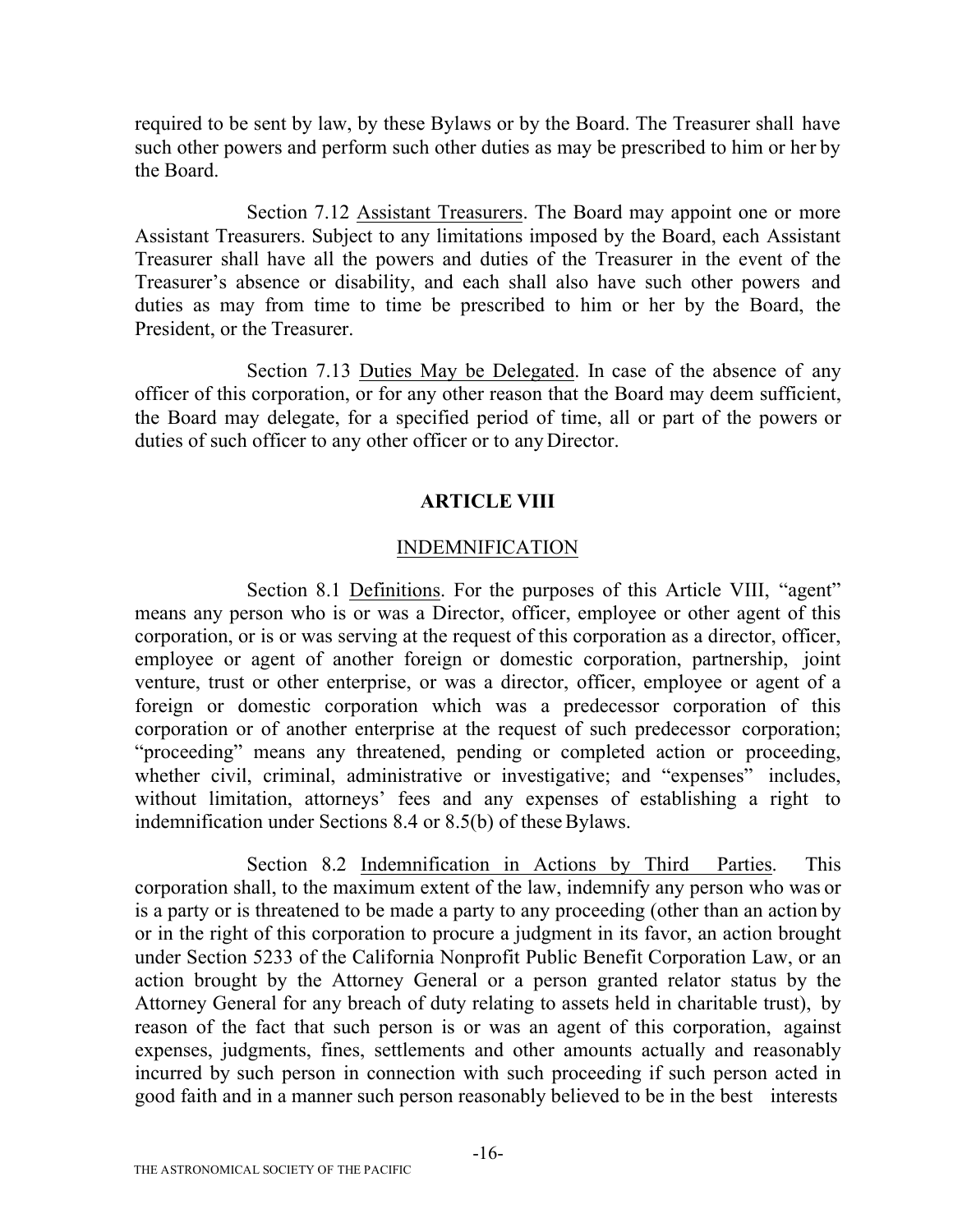of this corporation and, in the case of a criminal proceeding, had no reasonable cause to believe the conduct of such person was unlawful. The termination of any proceeding by judgment, order, settlement, conviction or upon a plea of *nolo contendere* or its equivalent shall not, of itself, create a presumption that the person did not act in good faith and in a manner which the person reasonably believed to be in the best interests of this corporation or that the person had reasonable cause to believe that the person's conduct was unlawful.

Section 8.3 Indemnification in Actions by or in the Right of this Corporation. This corporation shall, to the maximum extent of the law, indemnify any person who was or is a party or is threatened to be made a party to any threatened, pending or completed action by or in the right of this corporation, or brought under Section 5233 of the California Nonprofit Public Benefit Corporation Law, or brought by the Attorney General or a person granted relator status by the Attorney General for any breach of duty relating to assets held in charitable trust, to procure a judgment in this corporation's favor by reason of the fact that such person is or was an agent of this corporation, against expenses actually and reasonably incurred by such person in connection with the defense or settlement of such action if such person acted in good faith, in a manner such person believed to be in the best interests of this corporation, and with such care, including reasonable inquiry, as an ordinarily prudent person in a like position would use under similar circumstances. No indemnification shall be made under this Section 8.3:

(a) In respect of any claim, issue or matter as to which such person shall have been adjudged to be liable to this corporation in the performance of such person's duty to this corporation, unless and only to the extent that the court in which such proceeding is or was pending shall determine upon application that, in view of all the circumstances of the case, such person is fairly and reasonably entitled to indemnity for the expenses which such court shall determine;

(b) Of amounts paid in settling or otherwise disposing of a threatened or pending action, with or without court approval; or

(c) Of expenses incurred in defending a threatened or pending action which is settled or otherwise disposed of without court approval, unless it is settled with the approval of the Attorney General.

Section 8.4 Indemnification Against Expenses. To the extent that an agent of this corporation has been successful on the merits in defense of any proceeding referred to in Section 8.2 or Section 8.3 of these Bylaws or in defense of any claim, issue or matter therein, the agent shall be indemnified against expenses actually and reasonably incurred by the agent in connection therewith.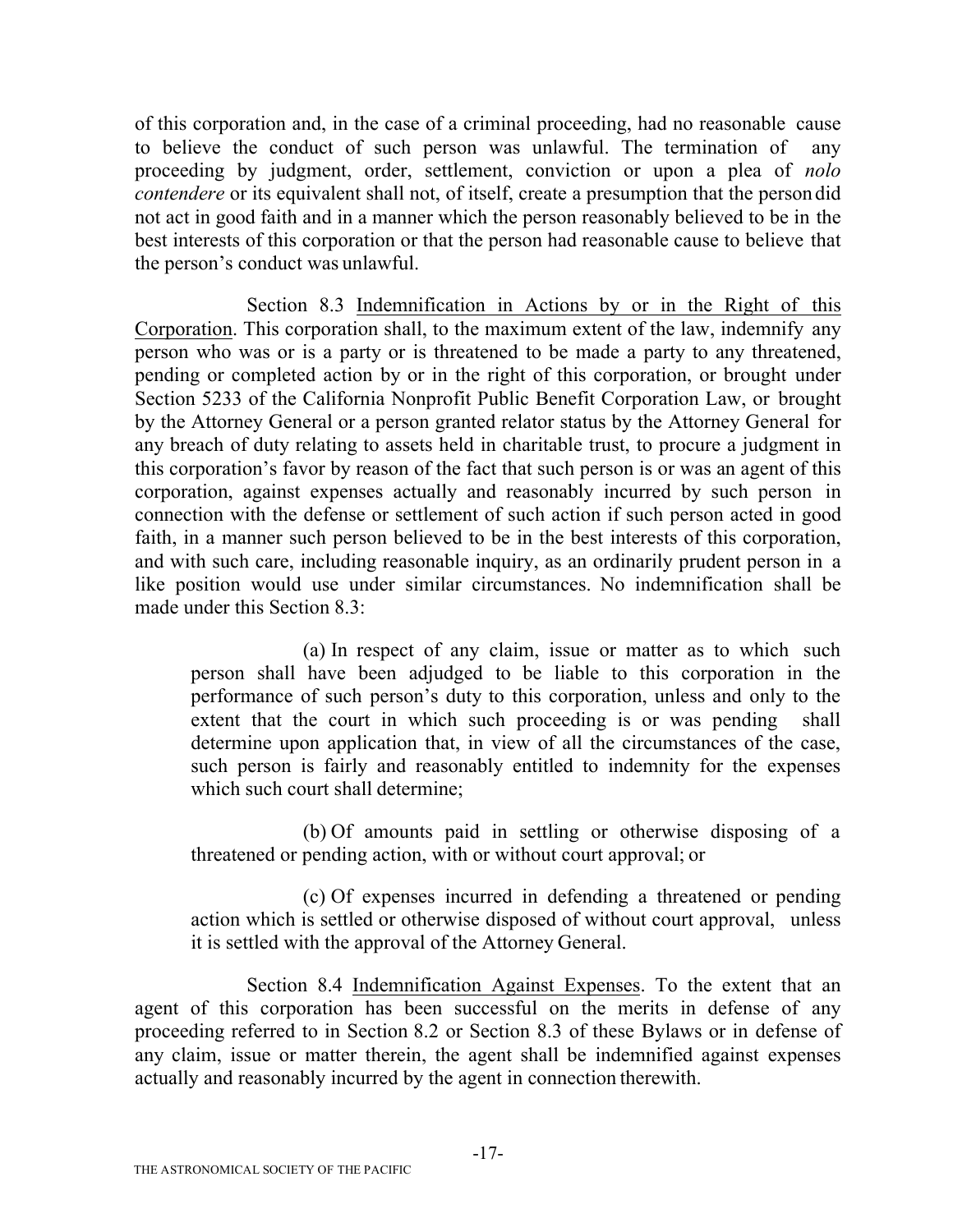Section 8.5 Required Determination. Except as provided in Section 8.4 of these Bylaws, any indemnification under this Article VIII shall be made by this corporation only if authorized in the specific case, upon a determination that indemnification of the agent is proper in the circumstances because the agent has met the applicable standard of conduct set forth in Section 8.2 or Section 8.3 of these Bylaws, by:

(a) A majority vote of a quorum consisting of Directors who are not parties to such proceeding; or

(b) The court in which such proceeding is or was pending upon application made by this corporation or the agent or the attorney or other person rendering services in connection with the defense, whether or not such application by the agent, attorney or other person is opposed by this corporation.

Section 8.6 Advance of Expenses. Expenses incurred by a person seeking indemnification under this Article VIII in defending any proceeding covered by this Article VIII may be advanced by this corporation prior to the final disposition of such proceeding upon receipt of an undertaking by or on behalf of the agent to repay such amount unless it shall be determined ultimately that the agent is entitled to be indemnified as authorized in this Article VIII.

Section 8.7 Other Indemnification. No provision made by this corporation to indemnify its Directors or officers or its subsidiary's directors or officers for the defense of any proceeding, whether contained in the Articles, these Bylaws, a resolution of members or Directors, an agreement or otherwise, shall be valid unless consistent with this Article VIII. Nothing contained in this Article VIII shall affect any right to indemnification to which persons other than such directors and officers may be entitled by contract or otherwise.

Section 8.8 Forms of Indemnification Not Permitted. No indemnification or advance shall be made under this Article VIII, except as provided in Section 8.4 or 8.5(b) of these Bylaws, in any circumstances where it appears:

(a) That it would be inconsistent with a provision of the Articles, these Bylaws or an agreement in effect at the time of the accrual of the alleged cause of action asserted in the proceeding in which the expenses were incurred or other amounts were paid which prohibits or otherwise limits indemnification; or

(b) That it would be inconsistent with any condition expressly imposed by a court in approving a settlement.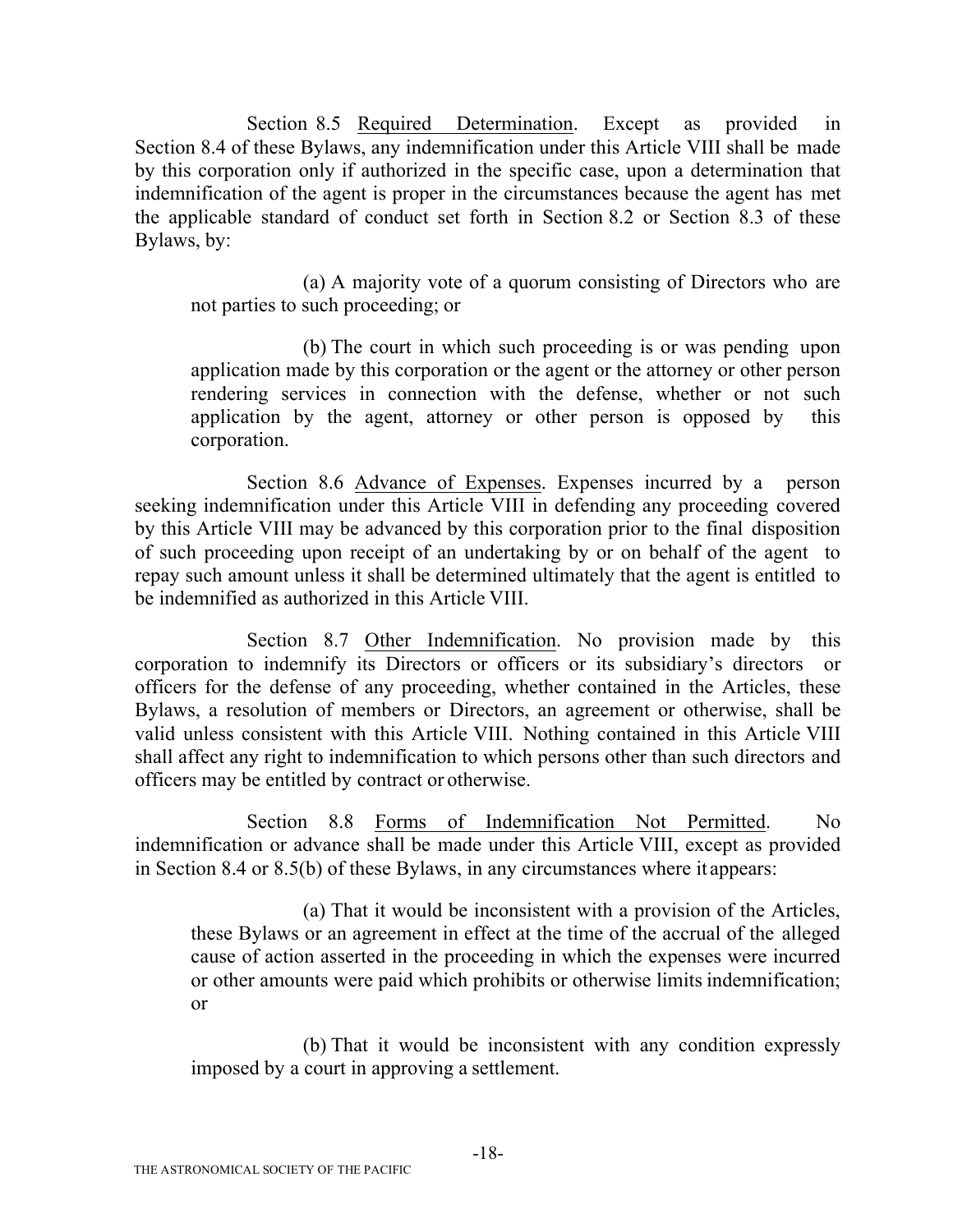Section 8.9 Insurance. This corporation shall have the power, and shall use its best efforts, to purchase and maintain insurance on behalf of any agent of this corporation against any liability asserted against or incurred by the agent in such capacity or arising out of the agent's status as such whether or not this corporation would have the power to indemnify the agent against such liability under the provisions of this Article VIII, provided, however, that this corporation shall have no power to purchase and maintain such insurance to indemnify any agent of this corporation for a violation of Section 5233 of the California Nonprofit Public Benefit Corporation Law.

Section 8.10 Nonapplicability to Fiduciaries of Employee Benefit Plans. This Article VIII does not apply to any proceeding against any trustee, investment manager or other fiduciary of an employee benefit plan in such person's capacity as such, even though such person may also be an agent of this corporation as defined in Section 8.1 of these Bylaws. This corporation shall have the power to indemnify such trustee, investment manager or other fiduciary to the extent permitted by subdivision (f) of Section 5140 of the California Nonprofit Public Benefit Corporation Law.

# **ARTICLE IX**

### **BOARD FELLOW**

 Section 9.1 Role of Board Fellow. The objective of Board Fellow position is to add to the Board the voice of an early career professional astronomer interested in education and outreach. It also increases ASP's presence in the young professional astronomer community and provides an early career development opportunity for the Board Fellow. Past Board Fellows form a cadre of candidates for future Director vacancies. Up to two Board Fellow positions may exist at any time.

Section 9.2 Qualifications Candidates for the Board Fellow position should be graduate students seeking a Ph.D. in astrophysics or a related field, or in science education. Alternatively, they may hold a post-Ph.D. professional position within three years of earning their Ph.D. Candidates must have shown a demonstrated interest in education and outreach.

Section 9.3 Responsibilities Board Fellows attend and participate in Board Meetings and actively participate on at least one committee. The Board fellow can attend executive session unless notified by the Executive Committee and mentor.

Section 9.4 Position Description The position name is "Board Fellow" with a term of two years. Fellows will be elected at an annual Board meeting. Board Fellows are not Directors- i.e. the Board Fellow does note vote on motions.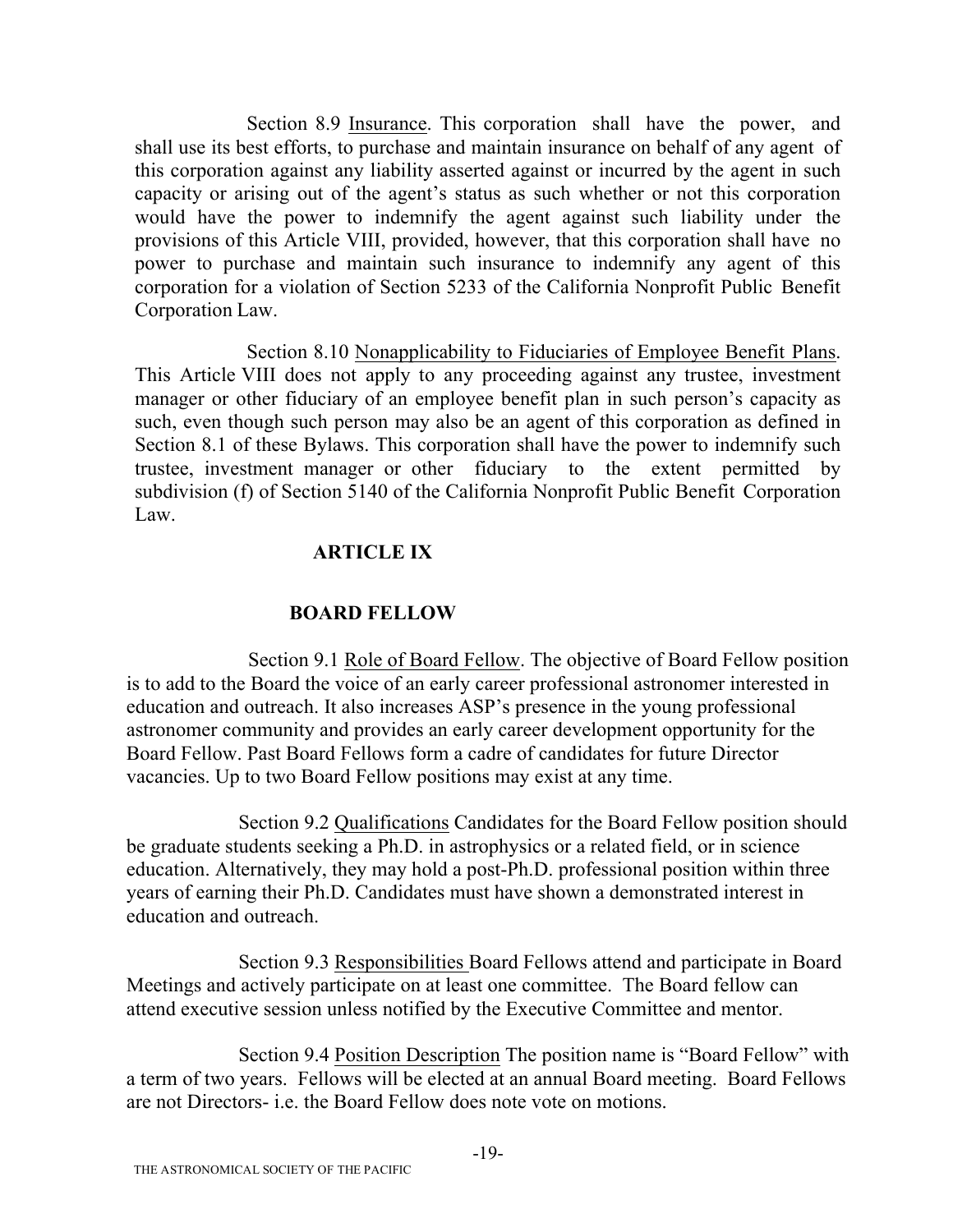Section 9.5 Nomination Process Candidates will be recommended by current Directors for election at the annual Board meeting.

 Section 9.6. Mentorship. The nominating Director will serve as Mentor to the Board Fellow. Mentors are expected to support Board Fellows, provide guidance to Board Fellows, and advise Board Fellows on Board procedures, protocol, and customs. Mentors who can no longer support their Board Fellow (due to leaving the Board or any other reason) are encouraged to replace themselves by introducing their Board Fellow to another Director who can serve as Mentor.

# **ARTICLE X**

# **OTHER PROVISIONS**

Section 10.1 Amendments. These Bylaws may be amended or repealed by the approval of 2/3 of the number of Directors then in office at a duly held meeting at which a quorum has been established or by unanimous written consent. If any provision of these Bylaws requires the vote of a larger proportion of the Board than is otherwise required by law, that provision may not be altered, amended or repealed except by that greater vote.

Section 10.2 Endorsement of Documents and Contracts. Subject to the provisions of applicable law, any note, mortgage, evidence of indebtedness, contract, conveyance or other instrument in writing and any assignment or endorsement thereof may be signed by any person or persons and in such manner as from time to time shall be determined by the Board, and, unless so authorized by the Board, no officer, agent or employee of this corporation shall have any power or authority to bind this corporation by any note, mortgage, evidence of indebtedness, contract, conveyance or engagement, or to pledge its credit or to render it liable for any purpose or amount. Notwithstanding the foregoing, and subject to the provisions of applicable law, any note, mortgage, evidence of indebtedness, contract, conveyance or other instrument in writing and any assignment or endorsement thereof executed or entered into between this corporation and any other person, when signed by (a) the President, (b) the Chief Exectutive Officer, or (c) the Vice President or President-elect and either the Secretary, any Assistant Secretary, the Treasurer or any Assistant Treasurer of this corporation may be valid and binding on this corporation in the absence of actual knowledge on the part of the other person that the signing officers had no authority to execute the same.

Section 10.3 Representation of Shares of Other Corporations. The President or any other officer or officers authorized by the Board or by the President are each authorized to vote, represent and exercise on behalf of this corporation all rights incident to any and all shares of any other corporation or corporations standing in the name of this corporation. The authority herein granted may be exercised either by any such officer in person or by any other person authorized so to do by proxy or power of attorney duly executed by said officer.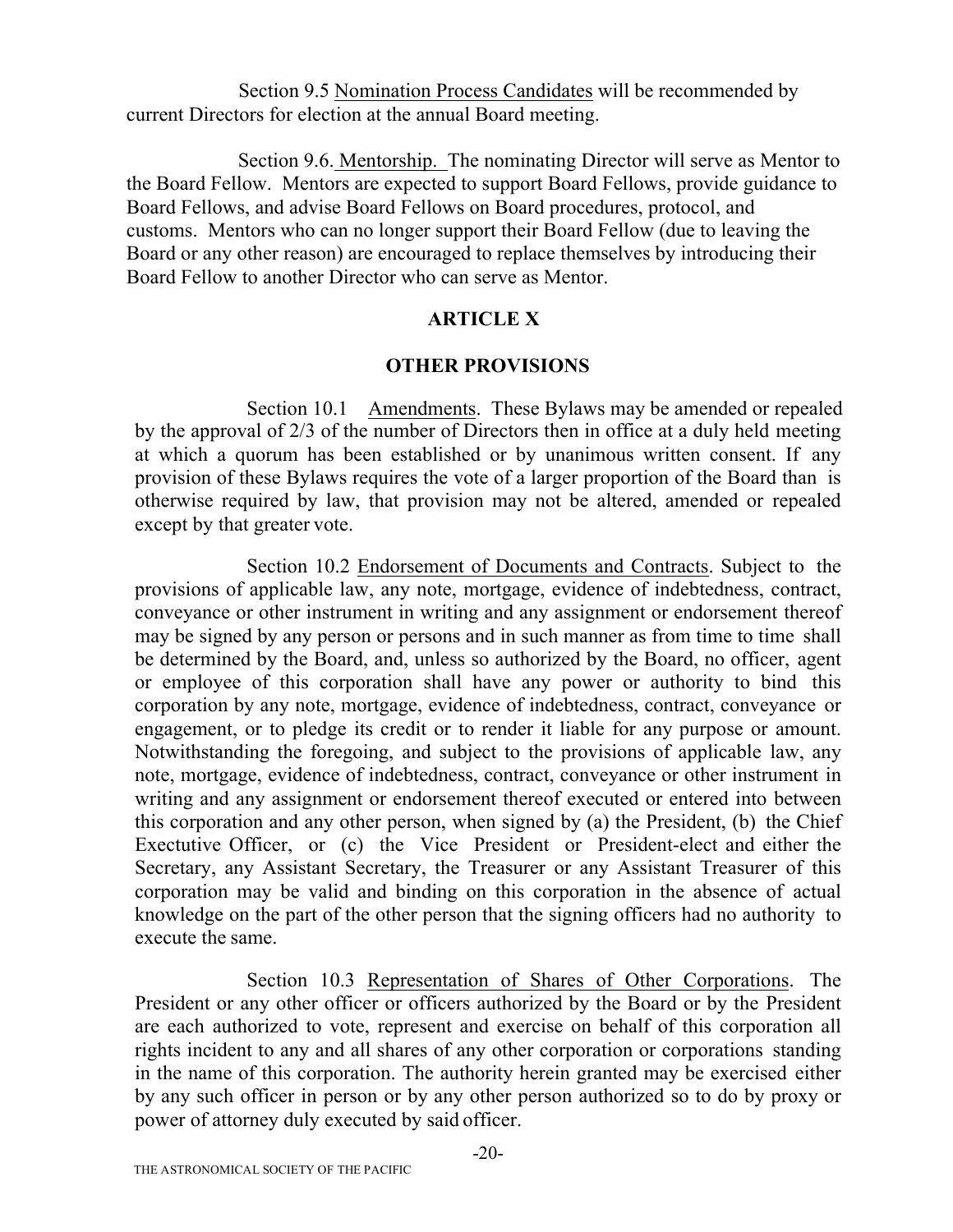Section 10.4 Contracts with Directors. No Director of this corporation nor director of any other corporation, firm, association or other entity in which one or more of this corporation's Directors are directors or have a material financial interest, shall be interested, directly or indirectly, in any contract or transaction with this corporation, unless (a) the material facts regarding that Director's financial interest in such contract or transaction or regarding such common directorship, officership or financial interest are fully disclosed in good faith to the Board or are otherwise known to all Directors, prior to the Board's consideration of such contract or transaction, and such full disclosure or prior knowledge is noted in the minutes of the Board meeting; (b) such contract or transaction is authorized in good faith by a majority of the Board by a vote sufficient for that purpose without counting the vote(s) of the interested Director(s); (c) before authorizing or approving the transaction, the Board considers and in good faith decides after reasonable investigation that this corporation could not obtain a more advantageous arrangement with reasonable effort under the circumstances; and (d) this corporation for its own benefit enters into the transaction, which is fair and reasonable to this corporation at the time the transaction is entered into. This Section 10.4 does not apply to a transaction that is part of a public or charitable program of this corporation if it (a) is approved or authorized by this corporation in good faith and without unjustified favoritism, and (b) results in a benefit to one or more Directors or their families because they are in the class of persons intended to be benefited by the public or charitable program of this corporation.

Section 10.5 Loans to Directors and Officers. This corporation shall not lend any money or property to or guarantee the obligation of any Director or officer of this corporation without the approval of the California Attorney General; provided, however, that this corporation may advance money to a Director or officer of this corporation for expenses reasonably anticipated to be incurred in the performance of his or her duties if that Director or officer would be entitled to reimbursement for such expenses by this corporation.

Section 10.6 Annual Report. The Board shall cause a written annual report to be sent to the Directors within 120 days after the end of this corporation's fiscal year. The annual report shall be accompanied by a report on this corporation of independent accountants or, if there is no such report, by the certificate of an authorized officer of this corporation that the financial statements included in the annual report were prepared without audit from this corporation's books and records. The annual report shall contain the following information, in appropriate detail, for the fiscal year:

(a) The assets and liabilities, including the trust funds, of this corporation as of the end of the fiscal year;

(b) The principal changes in assets and liabilities, including the trust funds, of this corporation;

(c) The revenue or receipts of this corporation, both unrestricted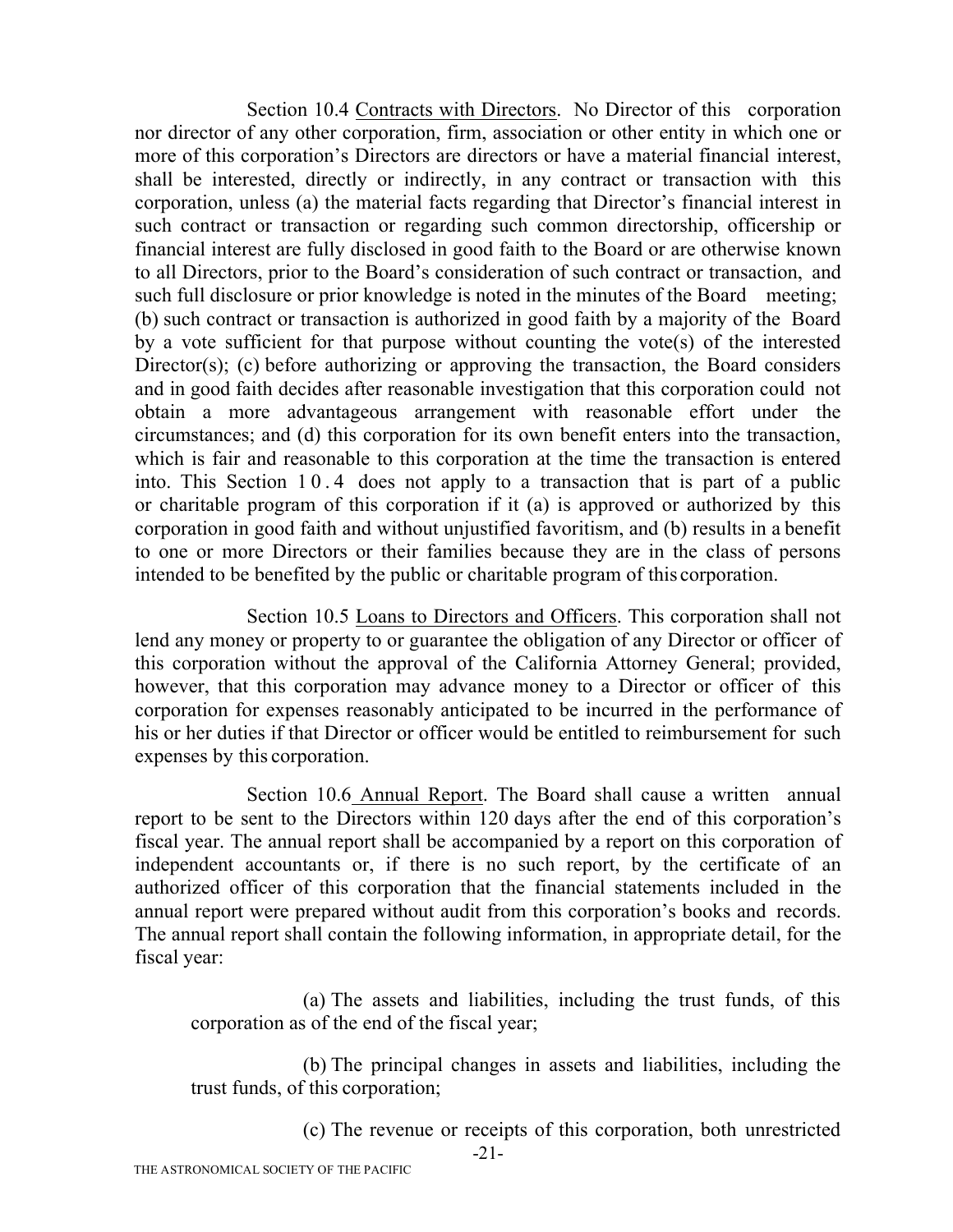and restricted to particular purposes;

(d) The expenses or disbursements of this corporation for both general and restricted purposes; and

(e) Any information required by Section 9.7 of these Bylaws.

The requirement of an annual report as set forth in this Section 9.6 shall not apply if this corporation receives less than \$25,000 in gross receipts during the fiscal year, provided, however, that the information specified in this Section for inclusion in an annual report must be furnished annually to all Directors. If the Board approves, this corporation may send the annual report and any accompanying material sent pursuant to this Section by electronic transmission. If a report sent to the Attorney General in compliance with the requirements of Government Code Section 12580 through

includes the information required in the annual report, then this corporation may furnish a copy of its report to the Attorney General in lieu of the annual report whenever it is required to furnish an annual report.

Section 10.7 Annual Statement of Certain Transactions and Indemnifications. As part of the annual report to all Directors, or as a separate document if no annual report is issued, this corporation shall annually prepare andmail or furnish to each Director, within 120 days after the end of this corporation's fiscal year, a statement of any transaction or indemnification of the following kind occurring during the previous fiscal year:

(a) Any transaction (i) in which this corporation, its parent or its subsidiary was a party, (ii) in which an "interested person" had a direct or indirect material financial interest and (iii) which involved more than \$50,000 or was one of several transactions with the same interested person involving, in the aggregate, more than \$50,000. The statement shall include a brief description of the transaction, the names of interested persons involved, their relationship to this corporation, the nature of their interest in the transaction and, if practicable, the amount of that interest, provided that if the transaction was with a partnership in which the interested person is a partner, only the interest of the partnership need be stated.

For the purposes of this Section 9.7(a), an "interested person" is either of the following: (i) any director or officer of this corporation, its parent or its subsidiary or (ii) any holder of more than 10 percent of the voting power of this corporation, its parent or itssubsidiary.

(b) Any indemnifications or advances aggregating more than \$10,000 paid during the fiscal year to any Director or officer of this corporation under Article VIII of these Bylaws.

Section 10.8 Financial Audit. This corporation shall obtain a financial audit for any tax year in which it receives or accrues gross revenue of two million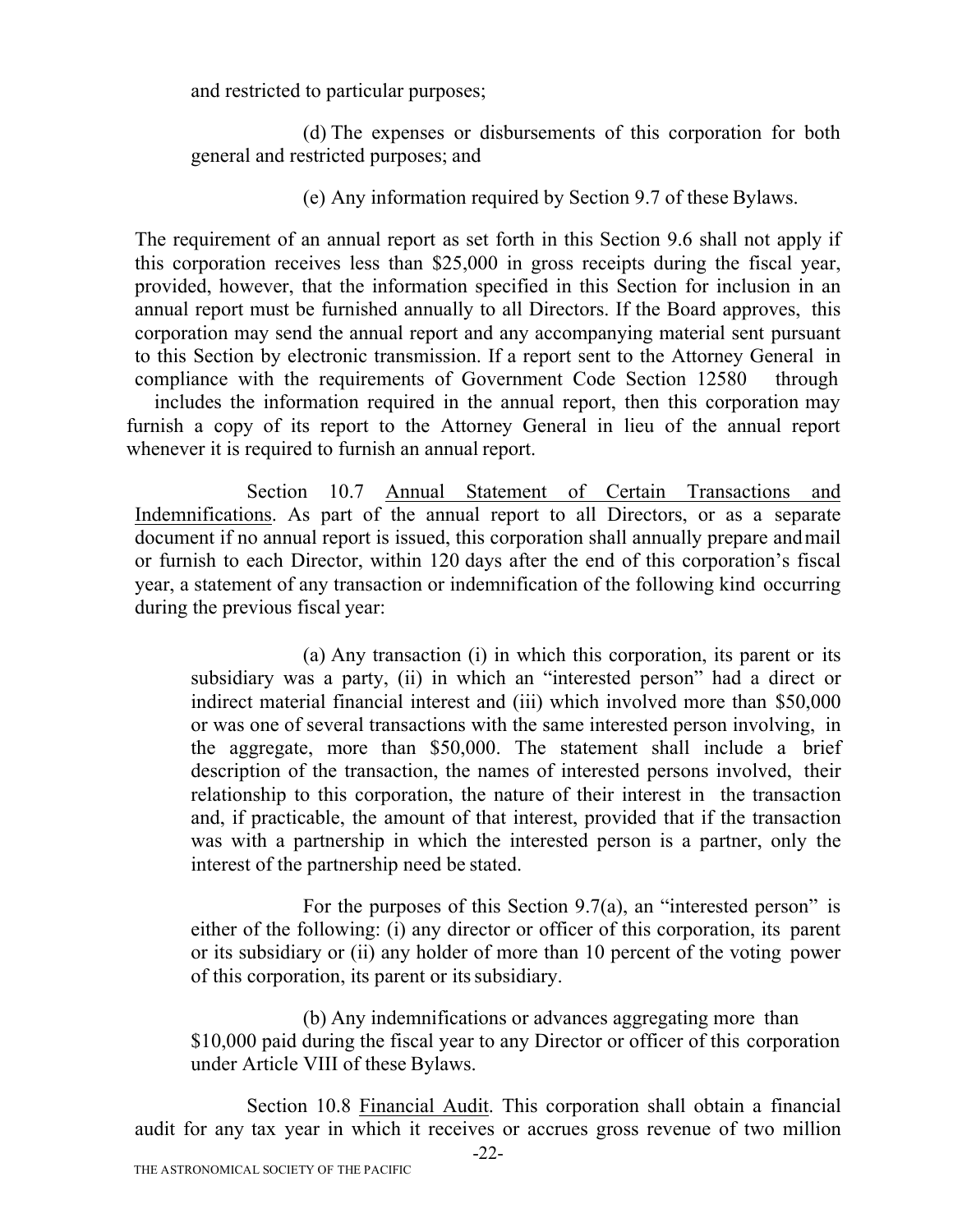dollars or more, excluding grant or contract income from any governmental entity for which the governmental entity requires an accounting. Any audited financial statements obtained by this corporation, whether or not required by law, shall be made available for inspection by the Attorney General and by the general public within nine months after the close of the fiscal year to which the statements relate. For three years, such statements shall (a) be available at this corporation's principal, regional and district offices (if any) during regular business hours and (b) be made available either by mailing a copy to any person who so requests in person or in writing, or by posting them on this corporation's website.

Section 10.9 Fiscal Year. The fiscal year of this corporation shall end on the last day of September.

Section 10.10 Construction and Definitions. Unless the context requires otherwise, the general provisions, rules of construction and definitions contained in the General Provisions of the California Nonprofit Corporation Law and in the California Nonprofit Public Benefit Corporation Law shall govern the construction of these Bylaws. Without limiting the generality of the preceding sentence, the masculine gender includes the feminine and neuter, the singular includes the plural, the plural includes the singular, and the term "person" includes both a legal entity and a natural person.